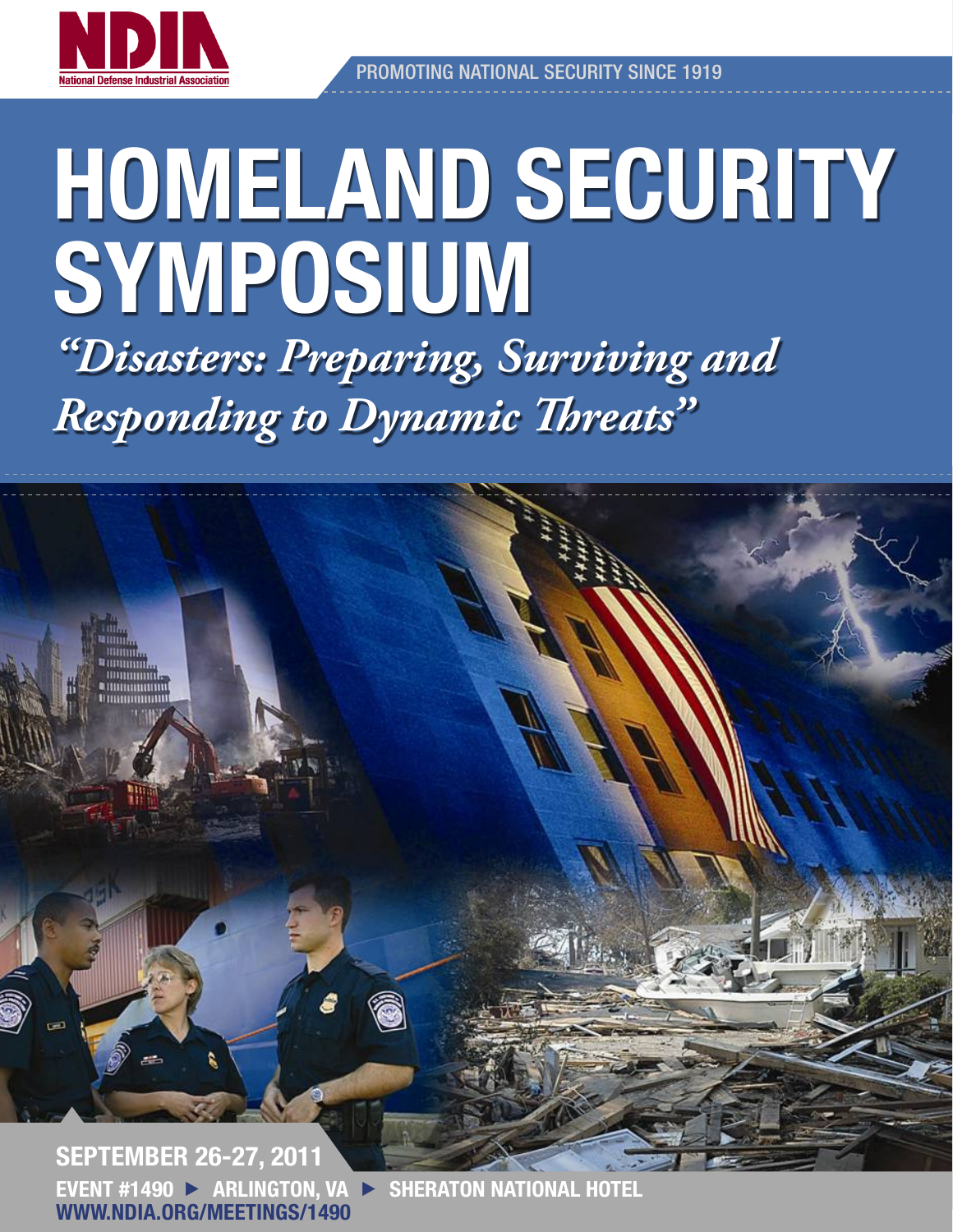#### HOMELAND SECURITY SYMPOSIUM AGENDA & PROGRAM INFORMATION

#### LOCATION

**Sheraton National Hotel** 900 South Orme Street Arlington, VA 22204 (703) 521-1900

**Registration:** Assembly Foyer **General Session:** Commonwealth North **Food & Beverage Functions:**  Commonwealth South

#### ATTIRE

Appropriate dress for the symposium is business coat & tie for civilians and Class A uniform or uniform of the day for military personnel.

#### ID BADGES

During symposium registration and check-in, each Attendee will be issued an identification badge. Please be prepared to present a valid picture ID. Badges must be worn at all symposium functions.

#### PROCEEDINGS

Proceedings will be available on the web through the Defense Technical Information Center (DTIC) two weeks after the symposium. All registered Attendees will receive an email notification once the proceedings are available.

#### SPEAKER DONATION

In lieu of Speaker Gifts, a donation will be made to the Wounded Warrior Project. For additional information, please visit: www.woundedwarriorproject.org.

#### **SURVEY**

A survey will be e-mailed to you after the event. NDIA would greatly appreciate your time in completing the survey to help make our event even more successful in the future.

#### SYMPOSIUM CONTACT

Ms. Brant Murray Meeting Planner, NDIA (703) 247-2572 bmurray@ndia.org

## 2011 HOMELAND SECURITY SYMPOSIUM

*"Disasters: Preparing, Surviving and Responding to Dynamic Threats"*

The 2011 Homeland Security Symposium will present an overview of the ongoing challenges associated with large-scale disasters (and their various forms) and the risks, strategies and investments necessary to address these everevolving and dynamic threats.

#### NDIA HOMELAND SECURITY DIVISION

#### **Mission & Purpose**

- To provide legal and ethical forums for the exchange of information, ideas and recommendations between industry and government on homeland security issues
- To promote a vigorous, robust and collaborative government-industry homeland security team
- To advocate for best-in-class, high technology equipment, systems, training and support for America's first responder community

#### **Focus**

The Homeland Security Division incorporates the six critical mission areas identified in the National Strategy for Homeland Security: Intelligence and Warning, Border and Transportation Security, Domestic Counterterrorism, Protecting Critical Infrastructure and Key Assets, Defending Against Catastrophic Threats and Emergency Preparedness.

The Homeland Security Division focuses on the protection and security of the assets, information, facilities and resources of the government, military, and private sector organizations which comprise the technological, military and industrial infrastructure of the United States. The Division also provides input and advice to a wide range of agencies and departments of federal, state, and local governments and to commercial, industrial and academic institutions.

To find out more about the NDIA Homeland Security Division, please visit: http://www.ndia.org/Divisions/Divisions/HomelandSecurity.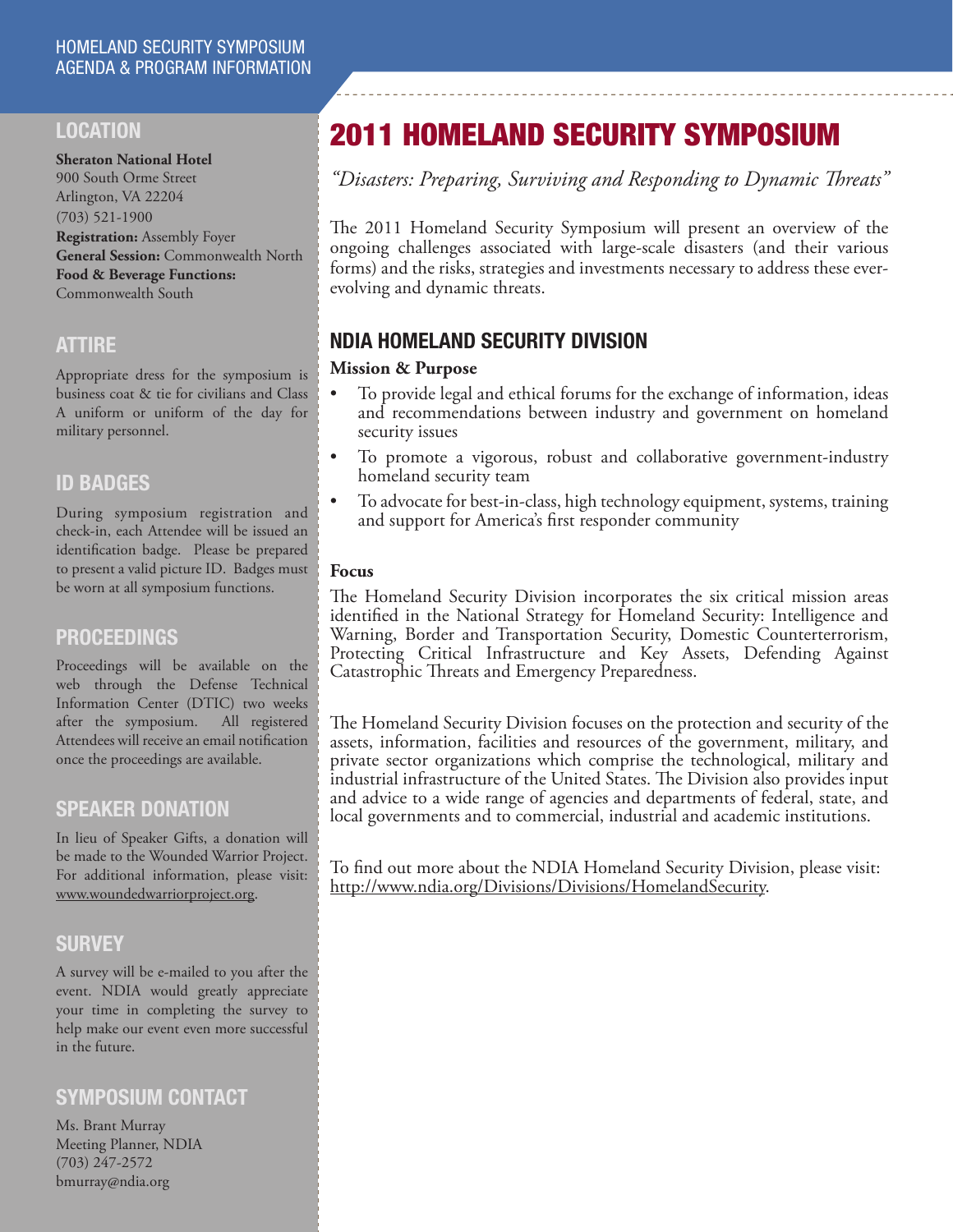## MONDAY, SEPTEMBER 26, 2011

| 7:00am-6:30pm   | Registration<br>Assembly Foyer                                                                                                                                                                                                                                                                                                                                                                                                                                                                                                                                                                                                                                                                                                           |
|-----------------|------------------------------------------------------------------------------------------------------------------------------------------------------------------------------------------------------------------------------------------------------------------------------------------------------------------------------------------------------------------------------------------------------------------------------------------------------------------------------------------------------------------------------------------------------------------------------------------------------------------------------------------------------------------------------------------------------------------------------------------|
| 7:00am-8:00am   | <b>Continental Breakfast</b><br>Commonwealth South                                                                                                                                                                                                                                                                                                                                                                                                                                                                                                                                                                                                                                                                                       |
| 8:00am-8:15am   | <b>Welcome &amp; Opening Remarks</b><br>Commonwealth North                                                                                                                                                                                                                                                                                                                                                                                                                                                                                                                                                                                                                                                                               |
|                 | Major General Barry D. Bates, USA (Ret), Vice President, Operations, NDIA                                                                                                                                                                                                                                                                                                                                                                                                                                                                                                                                                                                                                                                                |
|                 | ▶ Mr. Rich Cooper, Principal, Catalyst Partners, LLC; Chairman, NDIA Homeland<br>Security Division                                                                                                                                                                                                                                                                                                                                                                                                                                                                                                                                                                                                                                       |
| 8:15am-9:00am   | <b>Keynote Address</b><br>Commonwealth North                                                                                                                                                                                                                                                                                                                                                                                                                                                                                                                                                                                                                                                                                             |
|                 | Admiral Thad W. Allen, USCG (Ret), Senior Fellow, Rand Corporation; Former<br>Commandant, USCG; Former National Incident Commander, BP/Gulf Oil Spill                                                                                                                                                                                                                                                                                                                                                                                                                                                                                                                                                                                    |
| 9:00am-10:15am  | Preventing and Responding to the Worst - Bio, Chemical and Nuclear Safety<br>Commonwealth North                                                                                                                                                                                                                                                                                                                                                                                                                                                                                                                                                                                                                                          |
|                 | Today's disasters, both man-made and natural, have grown in size, impact and<br>complexity. The responses required at all levels of government and the private sector<br>have grown equally complex and require new levels of preparation. It has become<br>clear that it requires a coordinated public-private partnership to achieve the necessary<br>results that keep our people, infrastructure and information safe from harm. And it<br>takes planning and preparation if we are to minimize impact to our economy by being<br>resilient. This Session will discuss incidents starting with Pam Am Flight 103 through<br>the present and the response and preparation needed to address past and future threats<br>and disasters. |
|                 | Moderator: Mr. Paul Druckman, Vice President, Homeland Security Programs,<br>Adayana                                                                                                                                                                                                                                                                                                                                                                                                                                                                                                                                                                                                                                                     |
|                 | • Mr. Paul Polski, Former Director, Strategic Planning, Office of Security<br>Technology, Transportation Security Administration (Retired August 2011)                                                                                                                                                                                                                                                                                                                                                                                                                                                                                                                                                                                   |
|                 | • Mr. Michael Cheston, President and CEO, Seraph, Inc.                                                                                                                                                                                                                                                                                                                                                                                                                                                                                                                                                                                                                                                                                   |
|                 | • Mr. Mark Merritt, President of Operations, Witt Associates                                                                                                                                                                                                                                                                                                                                                                                                                                                                                                                                                                                                                                                                             |
| 10:15am-10:45am | <b>Networking Break</b><br><b>Assembly Foyer</b>                                                                                                                                                                                                                                                                                                                                                                                                                                                                                                                                                                                                                                                                                         |
| 10:45am-12:00pm | Unpredictable Wrath - The Forces of Mother Nature<br>Commonwealth North                                                                                                                                                                                                                                                                                                                                                                                                                                                                                                                                                                                                                                                                  |
|                 | Recent hurricanes, earthquakes, tornados and floods have overtaken many of our cities<br>and states, which have been devastating to both individuals, their properties and their<br>infrastructure. It is critical that we know what types of disasters may strike areas where<br>we live or travel, so we can be better prepared. Each natural disaster has different<br>conditions, different warning timeframes and necessitate different preparations before                                                                                                                                                                                                                                                                         |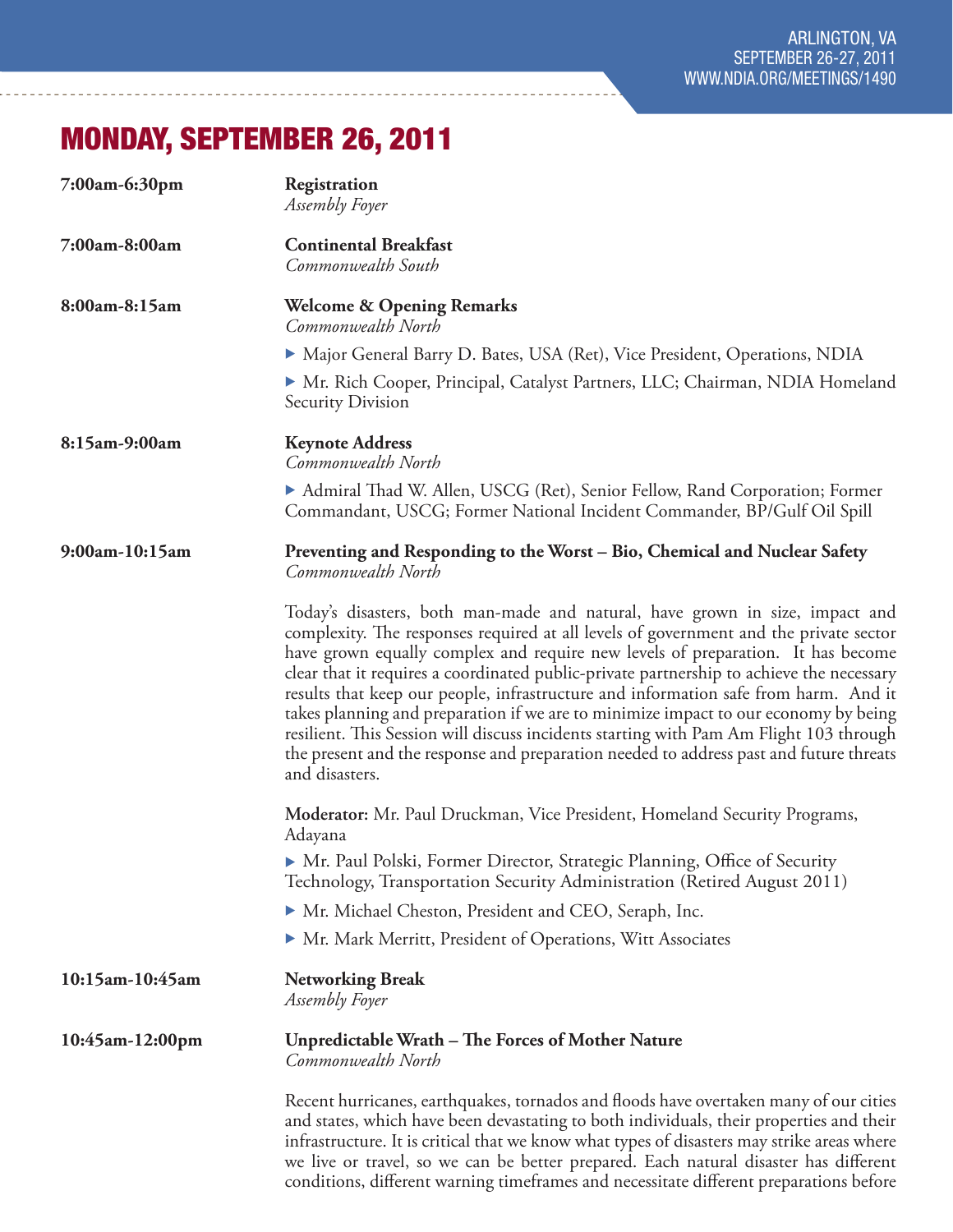$\mathcal{L}_{\text{max}}$ 

|                       | and after such an emergency. The outstanding leaders listed below will give a first hand<br>report of how they have addressed these specific threats, and what may lie ahead.                                                                                                                                                                                                                                                                                                                                                                                                                                                                                                                                                                                                                          |
|-----------------------|--------------------------------------------------------------------------------------------------------------------------------------------------------------------------------------------------------------------------------------------------------------------------------------------------------------------------------------------------------------------------------------------------------------------------------------------------------------------------------------------------------------------------------------------------------------------------------------------------------------------------------------------------------------------------------------------------------------------------------------------------------------------------------------------------------|
|                       | Moderator: Honorable Nancy Harvey Steorts, Former Chairman, U.S. Consumer<br>Product Safety Commission; President, Nancy Steorts and Associates                                                                                                                                                                                                                                                                                                                                                                                                                                                                                                                                                                                                                                                        |
|                       | • Ms. Laura Furgoine, Deputy Assistant Administrator for Weather Services, NOAA;<br>Deputy Director, National Weather Service                                                                                                                                                                                                                                                                                                                                                                                                                                                                                                                                                                                                                                                                          |
|                       | • Mr. Chris Summerrow, CBCP, Director, Business Continuity Management,<br>United Parcel Service (UPS)                                                                                                                                                                                                                                                                                                                                                                                                                                                                                                                                                                                                                                                                                                  |
|                       | • Mr. Trevor Riggen, Senior Director, Disaster Operations, American Red Cross                                                                                                                                                                                                                                                                                                                                                                                                                                                                                                                                                                                                                                                                                                                          |
| $12:00$ pm- $1:00$ pm | <b>Networking Lunch</b><br>Commonwealth South                                                                                                                                                                                                                                                                                                                                                                                                                                                                                                                                                                                                                                                                                                                                                          |
| $1:00$ pm-2:15pm      | Responding and Adapting – Domestic Threats, Extremism and Counter-Terrorism<br>Commonwealth North                                                                                                                                                                                                                                                                                                                                                                                                                                                                                                                                                                                                                                                                                                      |
|                       | Lone gunmen, hate groups, terrorist organizations and more are responsible for acts<br>of violence that not only harm the people in their crosshairs but also disrupt the<br>operations of the public and private sector entities that are in their way. The trends of<br>these threats are as diverse and dynamic as the tactics and actions that are carried out by<br>their perpetrators. National and international experts will share their experiences and<br>guidance on how these threats can be addressed, as well as strategies to prevent them<br>from ever occurring.                                                                                                                                                                                                                      |
|                       | Moderator: Mr. Rich Cooper, Principal, Catalyst Partners, LLC; Chairman, NDIA<br><b>Homeland Security Division</b>                                                                                                                                                                                                                                                                                                                                                                                                                                                                                                                                                                                                                                                                                     |
|                       | • Mr. Hugh McLeod, Chief Operating Officer, Stirling Assynt<br>• Mr. Erroll Southers, Managing Director of Counter-Terrorism and Infrastructure<br>Protection, Tal Global Corporation; Deputy Director, University of Southern<br>California's Center for Risk and Economic Analysis of Terrorism Events (CREATE)                                                                                                                                                                                                                                                                                                                                                                                                                                                                                      |
| 2:15pm-2:45pm         | <b>Networking Break</b><br><b>Assembly Foyer</b>                                                                                                                                                                                                                                                                                                                                                                                                                                                                                                                                                                                                                                                                                                                                                       |
| 2:45pm-4:00pm         | <b>Securing Our Borders, Cargo and Supply Chain</b><br>Commonwealth North                                                                                                                                                                                                                                                                                                                                                                                                                                                                                                                                                                                                                                                                                                                              |
|                       | The challenge of securing our borders, cargo and the supply chain is not just a post<br>9/11 issue; it has been of critical importance for many years as the dynamics of<br>globalization have become more evident. However, since 9/11 this issue has acquired<br>greater importance as we strive to control unwanted access to our borders by either<br>illegal entrants looking for economic security, or heinous agents that would do us<br>personal harm, or by those that would disrupt or destroy commerce and the supply<br>chain to likewise do us harm. Senior federal government experts will address the<br>current status of border, cargo and supply chain security, highlight the successes and<br>new innovations that are helping us in the process and talk to the challenges ahead. |
|                       | Moderator: Mr. David Olive, Principal, Catalyst Partners, LLC<br>Chief Mike Fisher, U.S. Border Patrol, U.S. Customs and Border Protection,<br>U.S. Department of Homeland Security                                                                                                                                                                                                                                                                                                                                                                                                                                                                                                                                                                                                                    |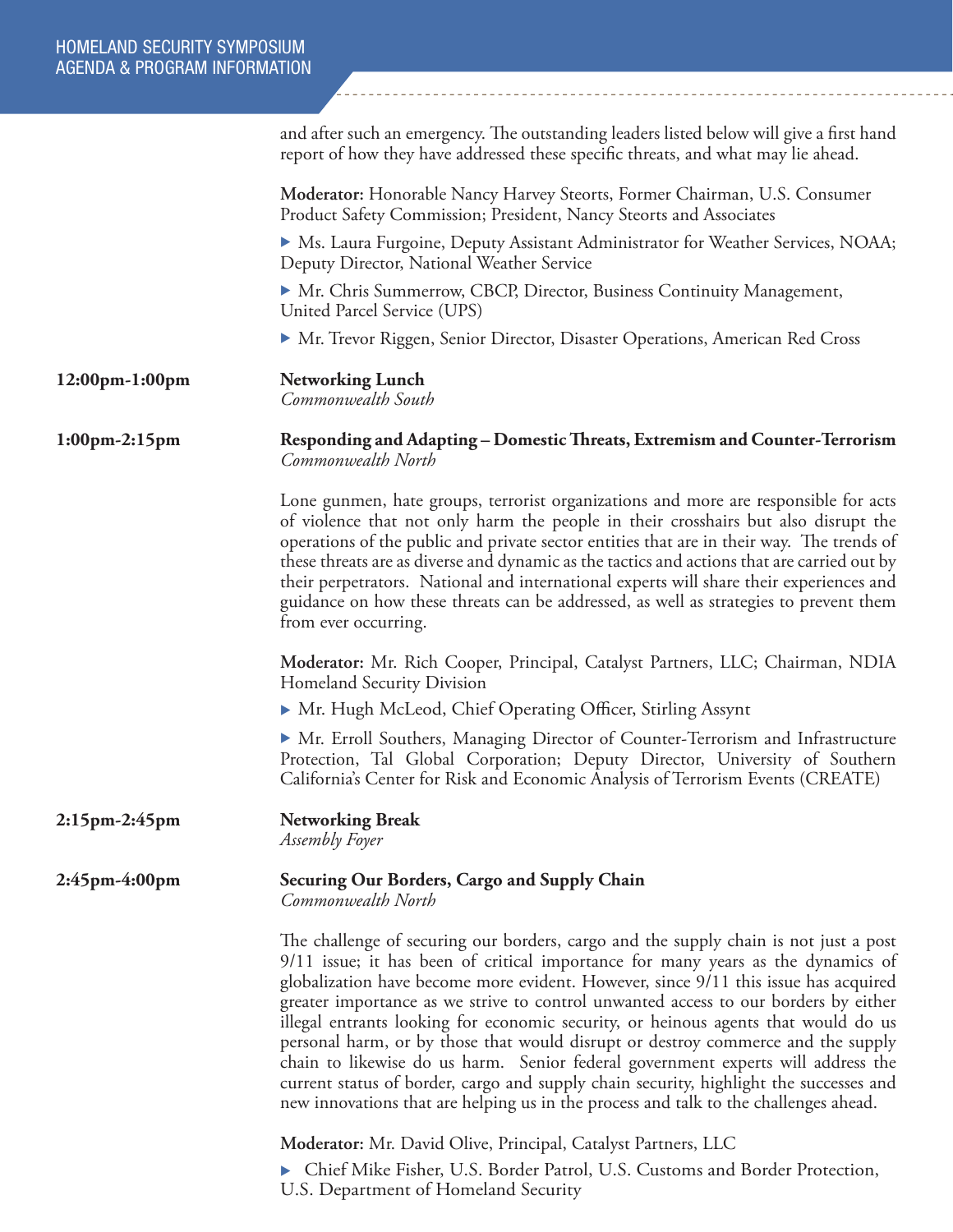|               | • Mr. Kevin McAleenan, Deputy Assistant Commissioner, Office of Field<br>Operations, U.S. Customs and Border Protection, U.S. Department of Homeland<br>Security<br>Rear Admiral Paul F. Zukunft, USCG, Assistant Commandant for Marine<br>Safety, Security and Stewardship                                                                                |
|---------------|------------------------------------------------------------------------------------------------------------------------------------------------------------------------------------------------------------------------------------------------------------------------------------------------------------------------------------------------------------|
| 4:00pm-5:00pm | Protecting the Passenger – Aviation and Mass Transit Security<br>Commonwealth North                                                                                                                                                                                                                                                                        |
|               | How safe is the flying public and the hundreds of millions of people that travel each year by<br>rail? What approaches have been put in place and what are the trends in technology to<br>protect the traveling public? This Session will review where we have been, the challenges still<br>faced and what needs to be done to be prepared in the future. |
|               | Moderator: Mr. Paul Druckman, Vice President, Homeland Security Programs,<br>Adayana                                                                                                                                                                                                                                                                       |
|               | • Mr. Scott Broyles, President, National Safe Skies Alliance                                                                                                                                                                                                                                                                                               |
|               | Chief Terrence Culhane, Former Deputy Chief, NYC Metropolitan Transit<br><b>Authority Police Department</b>                                                                                                                                                                                                                                                |
| 5:00pm-6:30pm | <b>Evening Networking Reception</b><br>(Hosted Beer and Wine)<br>Commonwealth South                                                                                                                                                                                                                                                                        |

## TUESDAY, SEPTEMBER 27, 2011

| 7:00am-1:40pm    | Registration<br>Assembly Foyer                                                                                                                                                                                                                   |
|------------------|--------------------------------------------------------------------------------------------------------------------------------------------------------------------------------------------------------------------------------------------------|
| 7:00am-8:00am    | <b>Continental Breakfast</b><br>Commonwealth South                                                                                                                                                                                               |
| 8:00am-8:05am    | <b>Introductory Remarks</b><br>Commonwealth North                                                                                                                                                                                                |
|                  | ▶ Mr. Rich Cooper, Principal, Catalyst Partners, LLC; Chairman, NDIA Homeland<br><b>Security Division</b>                                                                                                                                        |
| 8:05am-9:00am    | <b>Keynote Address</b><br>Commonwealth North                                                                                                                                                                                                     |
|                  | • Mr. Matthew R. Bettenhausen, Vice President of Security and Homeland Security<br>Director, AEG Worldwide; Former Director, California Emergency Management<br>(Cal-EMA); Former Homeland Security Advisor to the Governor, State of California |
| $9:00am-10:15am$ | Protecting and Preparing What Matters – Strategies for Critical Infrastructure<br><b>Resilience</b><br>Commonwealth North                                                                                                                        |
|                  | No community or economy runs without its infrastructure and with ever present<br>threats from nature, accidents and malicious intent; preparing and protecting it is                                                                             |

critically important. Regardless of ownership, operation or location, infrastructure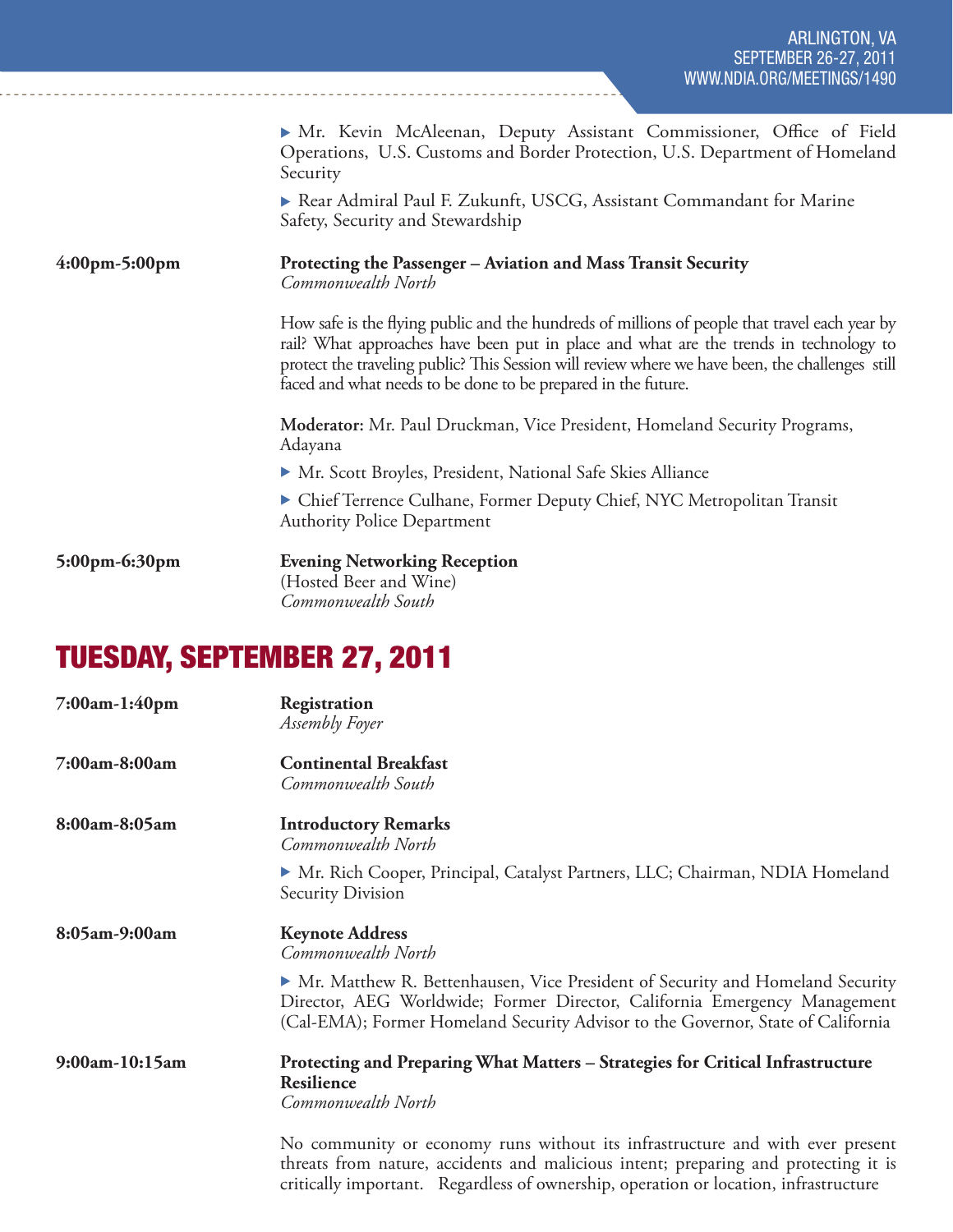$\mathcal{L}_{\text{max}}$ 

|                       | owners and operators in the public and private sector have to be prepared for the worst.<br>Veteran infrastructure leaders will offer their insights and guidance for not just how to<br>attain "resilience," but also the lessons learned that helped them endure some of the<br>most challenging circumstances.                                                                                                                                                                                                                                                                                                                                        |
|-----------------------|----------------------------------------------------------------------------------------------------------------------------------------------------------------------------------------------------------------------------------------------------------------------------------------------------------------------------------------------------------------------------------------------------------------------------------------------------------------------------------------------------------------------------------------------------------------------------------------------------------------------------------------------------------|
|                       | Moderator: Mr. John Paczkowski, Vice President, ICF International; Former<br>Director of Emergency Management, Port Authority of New York and New Jersey                                                                                                                                                                                                                                                                                                                                                                                                                                                                                                 |
|                       | ► Mr. Darrell Darnell, Senior Associate Vice President for Safety and Security, The<br>George Washington University                                                                                                                                                                                                                                                                                                                                                                                                                                                                                                                                      |
|                       | • Mr. Mike McAllister, Deputy Secretary, Veterans Affairs and Homeland Security,<br>Commonwealth of Virginia                                                                                                                                                                                                                                                                                                                                                                                                                                                                                                                                             |
| 10:15am-10:45am       | <b>Networking Break</b><br>Assembly Foyer                                                                                                                                                                                                                                                                                                                                                                                                                                                                                                                                                                                                                |
| 10:45am-12:00pm       | Capital Readiness - Protecting the National Capital Region<br>Commonwealth North                                                                                                                                                                                                                                                                                                                                                                                                                                                                                                                                                                         |
|                       | As we look back on the 10 years since 9/11, many major improvements have been<br>made to ensure that our Capital has improved its infrastructure to withstand an attack<br>from outside sources. How ready is our national Capital to withstand a major terrorism<br>attack? What needs to be done to ensure the safety of its workers, its residents, or its<br>visitors, if a natural disaster should occur? How ready is the public if such a disaster<br>should occur? What are the challenges that lie ahead? Are we really prepared? How<br>does the United States compare to other nations' Capitals? What lessons can be learned<br>from others? |
|                       | Moderator: Honorable Nancy Harvey Steorts, Former Chairman, U.S. Consumer<br>Product Safety Commission; President, Nancy Harvey Steorts and Associates                                                                                                                                                                                                                                                                                                                                                                                                                                                                                                   |
|                       | Assistant Chief Patrick A. Burke, Metropolitan Police Department of the District<br>of Columbia (MPDC)                                                                                                                                                                                                                                                                                                                                                                                                                                                                                                                                                   |
|                       | • Mr. Bill Lynch, Director, Office of Protection Services, Smithsonian Institution;<br>Former Assistant Chief, United States Park Police                                                                                                                                                                                                                                                                                                                                                                                                                                                                                                                 |
|                       | ► Chief Ronald L. Mastin, Fire Chief, Fairfax County Fire and Rescue Department                                                                                                                                                                                                                                                                                                                                                                                                                                                                                                                                                                          |
| 12:00pm-1:30pm        | <b>Brown Bag Lunch</b><br>Commonwealth South/North                                                                                                                                                                                                                                                                                                                                                                                                                                                                                                                                                                                                       |
|                       | Boxed lunches will be distributed in Commonwealth South. All Attendees are invited<br>to bring their lunch into General Session for a Brown Bag Lunch Panel on, "Messaging<br>and Communicating in the Worst of Situations."                                                                                                                                                                                                                                                                                                                                                                                                                             |
| $12:15$ pm- $1:30$ pm | Messaging and Communicating in the Worst of Situations<br>Commonwealth North                                                                                                                                                                                                                                                                                                                                                                                                                                                                                                                                                                             |
|                       | People are not merely bystanders to emergencies; they are firsthand witnesses of what<br>happens. Technology and culture have empowered people in ways like never before.<br>How organizations adapt and respond to crises can have tremendous consequences,<br>not only on their reputations, but also their bottom lines. Reporters, bloggers and<br>communications experts will talk about the tremendous evolution underway in<br>messaging and communicating in crisis situations and offer their guidance as to how                                                                                                                                |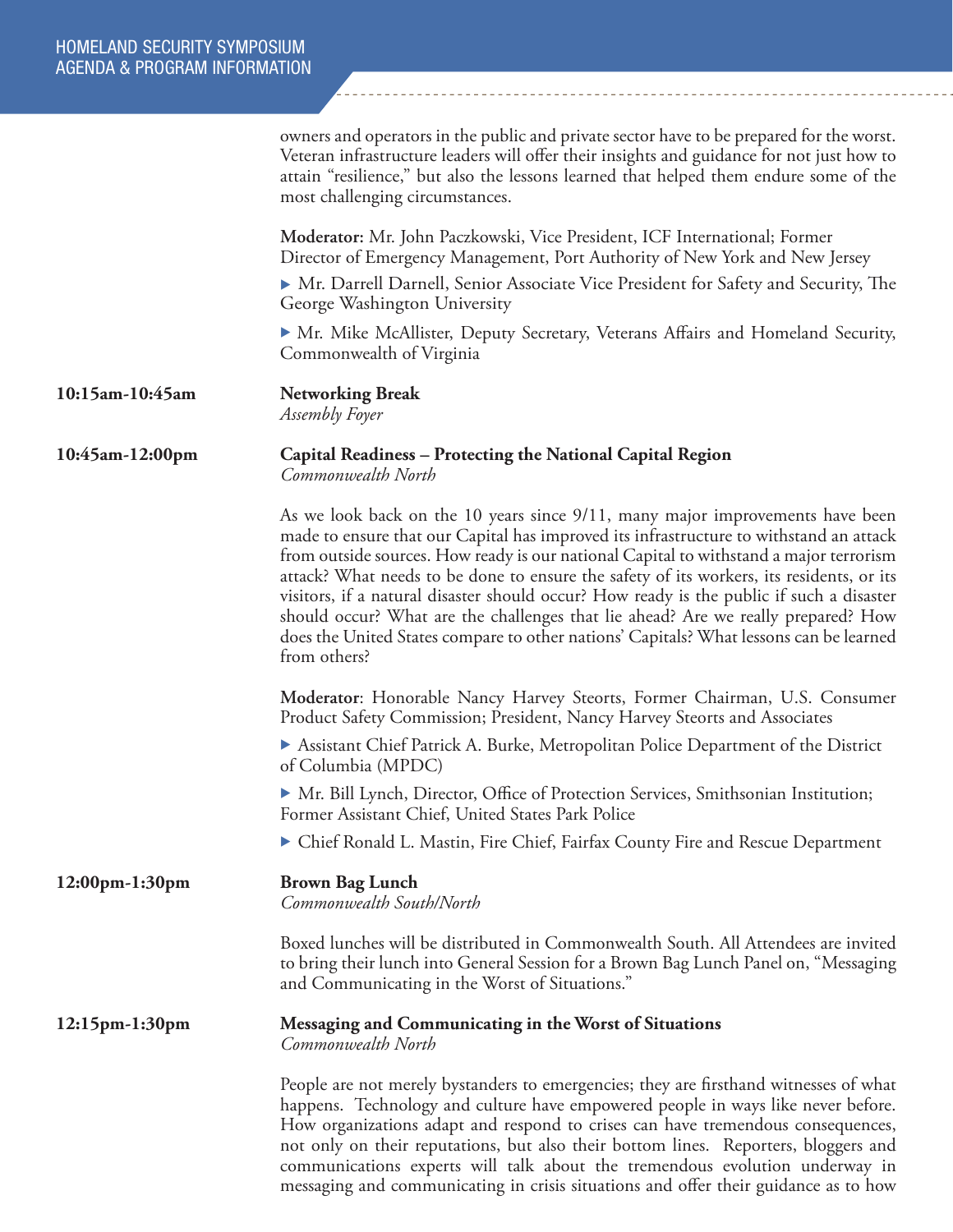people and organizations can be best prepared for that dynamic moment whenever it occurs.

**Moderator:** Mr. Chris Battle, Partner, Adfero Group; Former Director of Public Affairs, U.S. Immigration and Customs Enforcement (ICE); Former Director of Congressional and Public Affairs, U.S. Drug Enforcement Administration; Former Reporter

▶ Mr. Jay Alan, Co-Host, "The Drive Home," America's Radio Network; Former Director of Communications, California Emergency Management Agency (CalEMA) ▶ Mr. Jeff Carter, Chief of Public Affairs, U.S. Marshals Service; Press Secretary for the National Incident Commander, Admiral Thad W. Allen, USCG (Ret), during the BP/ Gulf Oil Spill; Joint Information Center Director and Press Secretary for Hurricane Katrina Response

▶ Battalion Chief Chris Schaff, Virginia Task Force - 1

#### **1:30pm-1:40pm Conference Wrap-up & Adjournment**

*Commonwealth North*

 $\triangleright$  Mr. Rich Cooper, Principal, Catalyst Partners, LLC; Chairman, NDIA Homeland Security Division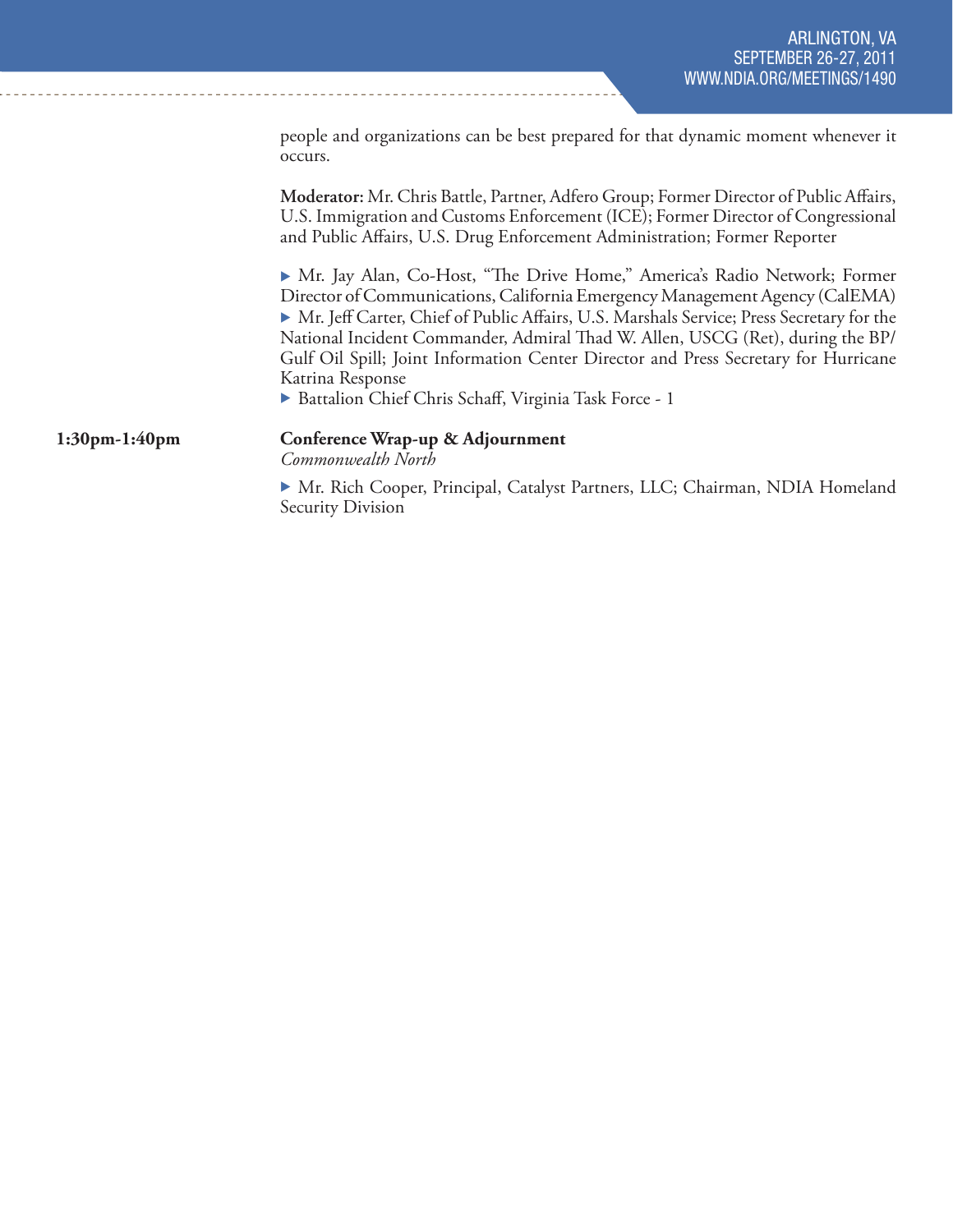

#### **Admiral Thad W. Allen, USCG (Ret)**

*Senior Fellow, RAND Corporation; Former Commandant, USCG; Former National Incident Commander, BP/Gulf Oil Spill*

Admiral Thad W. Allen, USCG (Ret) became the 23rd Commandant of the U.S. Coast Guard in May 2006 and led a massive effort to update the service's antiquated command and logistics organizations and address future maritime challenges facing the nation. Prior to this command, while serving as the service's Chief of Staff, Admiral Allen was the principal Federal Official overseeing the response to Hurricane Katrina and recovery efforts in the Gulf Coast region.

Admiral Allen held many command posts throughout his Coast Guard career, including command of the Coast Guard's Atlantic forces in its response to the terrorist attacks on September 11, 2001. In the months prior to his retirement from the Coast Guard in June 2010, Admiral Allen served as National Incident Commander for the federal government's response to the Deepwater Horizon oil spill, one of the worst environmental disasters in U.S. history. He continued to serve in this role as a civilian.

Admiral Allen is currently serving as a Senior Fellow at the RAND Corporation. He joined RAND in October 2010.

Admiral Allen received his bachelor's degree from the U.S. Coast Guard Academy, a Master of Public Administration degree from The George Washington University and a master's degree in management from the Massachusetts Institute of Technology, Sloan School of Management. He is the recipient of two Homeland Security Distinguished Service Medals, the Defense Distinguished Service Medal, three Coast Guard Distinguished Service Medals, a Legion of Merit Medal and three Meritorious Service Medals.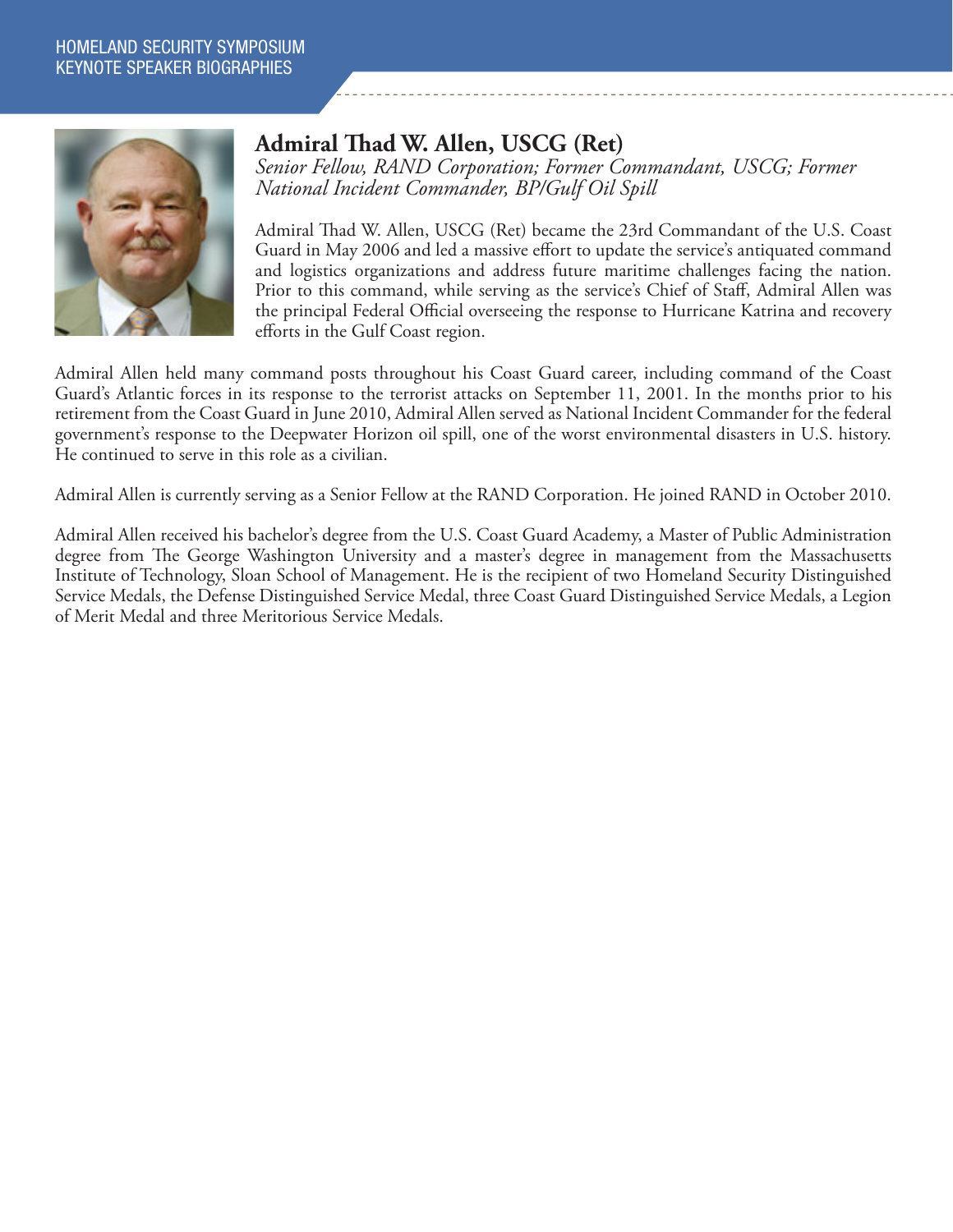

#### **Mr. Matthew R. Bettenhausen**

*Vice President of Security and Homeland Security Director, AEG Worldwide; Former Director, California Emergency Management (Cal-EMA); Former Homeland Security Advisor to the Govenor, State of California*

Mr. Matthew R. Bettenhausen is the Vice President of Security and Homeland Security Director for AEG Worldwide. AEG is one of the leading sports and entertainment presenters in the world. They own or manage over 120 sports and entertainment venues such as STAPLES Center and the LA Live entertainment district in Los Angeles and the O2 arena and entertainment district in London, England. They own sports franchises in professional basketball, hockey and soccer.

AEG LIVE is the second largest promoter of concerts, live tours and special events in the United States. Mr. Bettenhausen has overall responsibility for security, public safety and preparedness for AEG's domestic and global operations and facilities.

Previously, Mr. Bettenhausen was appointed by Governor Arnold Schwarzenegger to lead California's homeland security and emergency management operations as the Secretary of the California Emergency Management Agency (CalEMA). Mr. Bettenhausen was a member of Governor Schwarzenegger's cabinet for nearly six years and served as the Chairman of the California Emergency Council.

Mr. Bettenhausen has held a number of senior leadership positions with many national and state organizations, such as the National Homeland Security Consortium, National Governors Association's Homeland Security Advisors Council and National Emergency Managers Association. He is a board member of the Western Institute for Food Safety and Security and serves on the external advisory board to Sandia National Laboratory.

Prior to his appointment in California, Mr. Bettenhausen served as the first Director of State and Territorial Coordination with the U.S. Department of Homeland Security (DHS), where he was the Department's representative to the White House Office of Intergovernmental Affairs and a member of both the Department's Emergency Response Group and its Interagency Incident Management Team.

From January 2000 to January 2003, Mr. Bettenhausen served as the Deputy Governor of Illinois and its Homeland Security Director. As Deputy Governor, he was responsible for coordinating the law enforcement and public safety functions and agencies of the State of Illinois. The agencies reporting to him included, among others: the Illinois Emergency Management Agency, Illinois State Police, Department of Corrections, State Fire Marshal's Office, Department of Nuclear Safety and the Department of Military Affairs.

For over twelve years, Mr. Bettenhausen was a federal prosecutor for the U.S. Department of Justice. He investigated and prosecuted all manners of federal offense from drug cases to complex financial fraud matters and long-term undercover investigations. He also worked on a number of terrorism cases and civil rights investigations. For most of his prosecutorial career, Mr. Bettenhausen held supervisory positions with the U.S. Attorney's Office in Chicago, including Chief of Appeals and Associate Chief of the entire Criminal Division. He graduated summa cum laude from the University of Illinois with a B.S. in Accountancy and continued his education at the University's law school where he earned his J.D. degree with honors. He was recently privileged to receive the Patrick Henry Award from the National Guard Association of the United States.

Mr. Bettenhausen's family has a long and extensive history in the fire service and law enforcement. His father has spent more than 50 years in the fire service and recently retired as the Fire Marshal for Tinley Park, Illinois. His brother is an Officer with the Lemont Fire Protection District.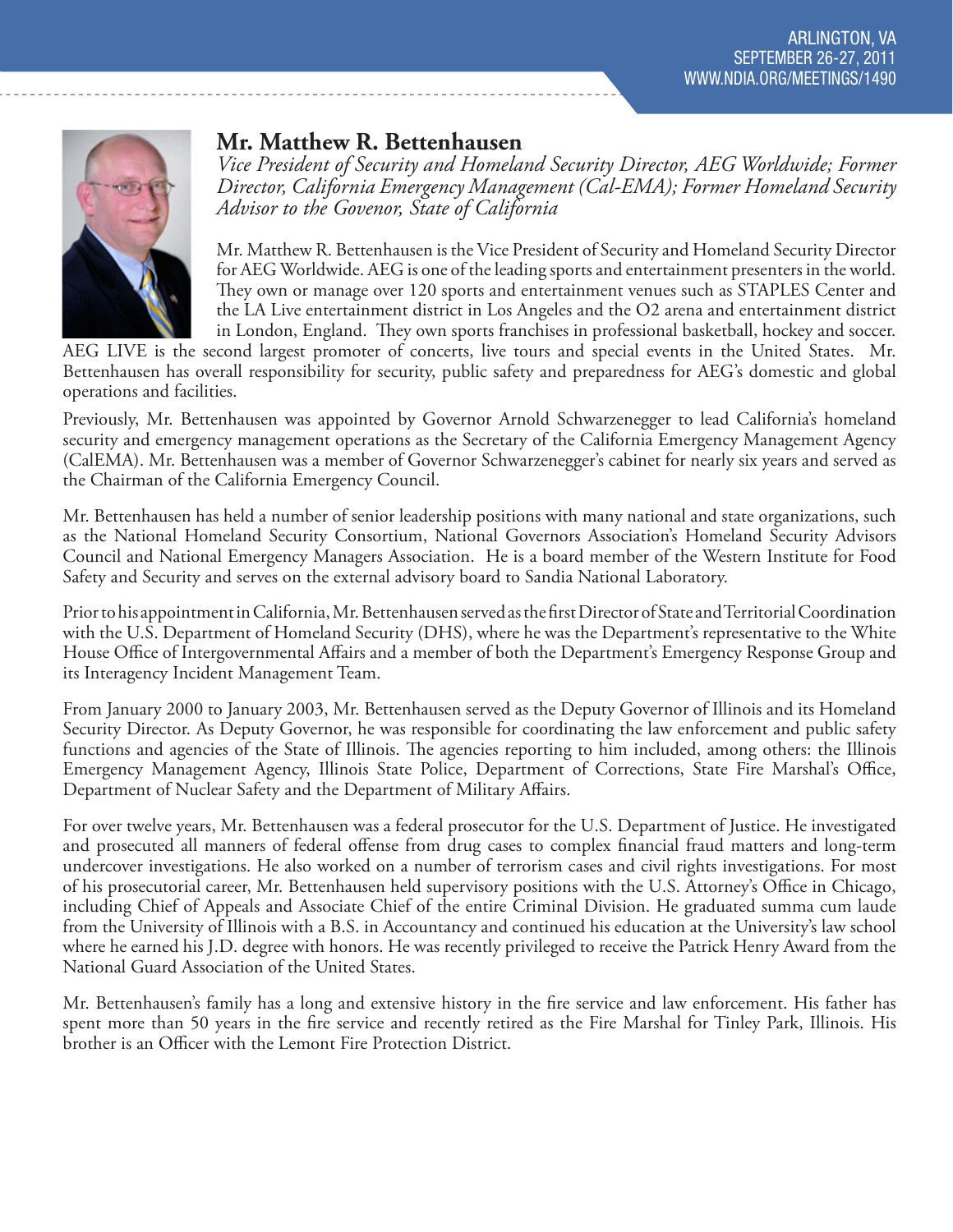#### *Preventing and Responding to the Worst of Times and Conditions*

#### **MR. PAUL DRUCKMAN**

Mr. Paul Druckman is currently Vice President of Adayana Homeland Security Programs. Prior to his current position, he was Vice President of Homeland Security Business Development at Accenture and SAIC, Acting Director, Boeing Integrated Logistics Support, and Manager of Homeland Security for Raytheon. He has had a leadership role in some of our nation's major security programs including deployment of security equipment in support of the TSA at all U.S. airports, design of the latest command and control border security vehicles for CBP and the perimeter intrusion detection systems at the four metropolitan New York/New Jersey airports.

#### **MR. PAUL POLISKI**

In August 2011, Mr. Paul Polski retired from Federal service after 55 Years of Extraordinary Service to his country. He culminates 25 years of service, 20 as a member of the Senior Executive Service. Through Mr. Polski's leadership before and after the events of 9/11 our nation's airports were secured with the finest equipment available and continue to protect our country every day. Mr. Polski's many accomplishments stand as both milestones and inspiration for others in the securing of America. As described by his TSA colleagues, he is, "The Father of the Transportation Security Laboratory." Prior to joining the FAA and TSA, Mr. Polski's 30 years of military service included serving the United States Navy as a Combat Naval Aviator and Mission Critical Program Manager.

#### **MR. MICHAEL CHESTON**

Mr. Michael "Mike" Cheston is currently President and CEO of Seraph. His prior experience includes being a senior leader in Booz Allen's Civil Aviation Team, managing a multi-million dollar portfolio of aviation related business serving clients in the United States Coast Guard (USCG), Federal Aviation Administration (FAA), National Aeronautics and Space Administration (NASA) and the Transportation Security Administration (TSA). He has served as the CEO and State Aviation Director and Senior Aviation Law Enforcement Officer for the Rhode Island Airport Corporation, which includes Providence T. F. Green Airport. Prior to that he served as General Manager, Operations & Maintenance at Portland International Airport and Business Analyst/Project Manager/Manager Airport Operations/Operations Officer for the Metropolitan Washington Airports Authority.

#### **MR. MARK MERRITT**

Mr. Mark Merritt is President of Operations for Witt Associates. Mr. Merritt brings first-hand disaster recovery and operational expertise to emergency planning and onsite disaster response and recovery projects. His experience includes extensive work in the federal Public Assistance and Individual Assistance programs involving long term recovery efforts, emergency operations center support and operations, and Incident Command efforts such as Logistics, Supply and Planning. Mr. Merritt served as Witt Associates'

Project Manager for efforts in the State of Louisiana following Hurricane Katrina, in the Cayman Islands after Hurricane Ivan, in Houston after Tropical Storm Allison and in Guam after Typhoon Chata'an. Mr. Merritt was requested by the United Nations to review and critique the Socialist Republic of Vietnam's National Mitigation Strategy. He traveled to the Philippines in February 2003, where he and former FEMA Administrator, James Lee Witt met with Philippine government representatives and corporate executives to provide advice on the creation and implementation of nationwide publicprivate partnership initiatives in support of disaster mitigation activities.

#### *Unpredictable Wrath – The Forces of Mother Nature*

#### **HONORABLE NANCY HARVEY STEORTS**

The Honorable Nancy Harvey Steorts has a distinguished career in business and trade, political service, academia, journalism and real estate. President Ronald Reagan appointed her Chairman of the U.S. Consumer Product Safety Commission. Prior to that she was a consultant to the Director of the U.S. Office on Consumer Affairs at the White House and earlier served as Special Assistant for Consumer Affairs to the Secretary of Agriculture under the Nixon and Ford administrations. She was President of the prestigious Dallas Citizens Council, an organization of Chief Executive Officers of the major corporations; was named "one of the Best Public Servants" by the Gallagher Report; and was awarded the George P. Arents Medal for Excellence in Government by her alma mater, Syracuse University – the highest award given to an alumna. in addition to her consulting practice, she is the author of 3 books, "Safe Living in a Dangerous World", "Your Home Safe Home", "Safety and You". and regularly appears as a commentator on radio and television. She serves on the Board of Directors of the Homeland Security Division of NDIA.

#### **MS. LAURA FURGIONE**

Ms. Laura K. Furgione is the National Oceanic and Atmospheric Administration (NOAA) Deputy Assistant Administrator for Weather Services and Deputy Director of the National Weather Service (NWS). In this role, she is responsible for the day-to-day civilian weather operations for the United States, its territories, adjacent waters and ocean areas.

#### **MR. CHRIS SUMMERROW, CBCP**

Mr. Chris Summerrow is the Director of Business Continuity Management for UPS at its global headquarters in Atlanta, Georgia. He leads teams in the strategic design, development, deployment and maintenance of business continuity programs worldwide. Previous leadership roles in Plant Engineering, Compliance & Ethics, Internal Audit and Security over his 30 year tenure at UPS have prepared him to manage effective incident response for global events. Mr. Summerrow holds a Bachelor of Science degree in Mechanical Engineering Technology from Old Dominion University and is a Certified Business Continuity Professional (CBCP) through the Disaster Recovery Institute International.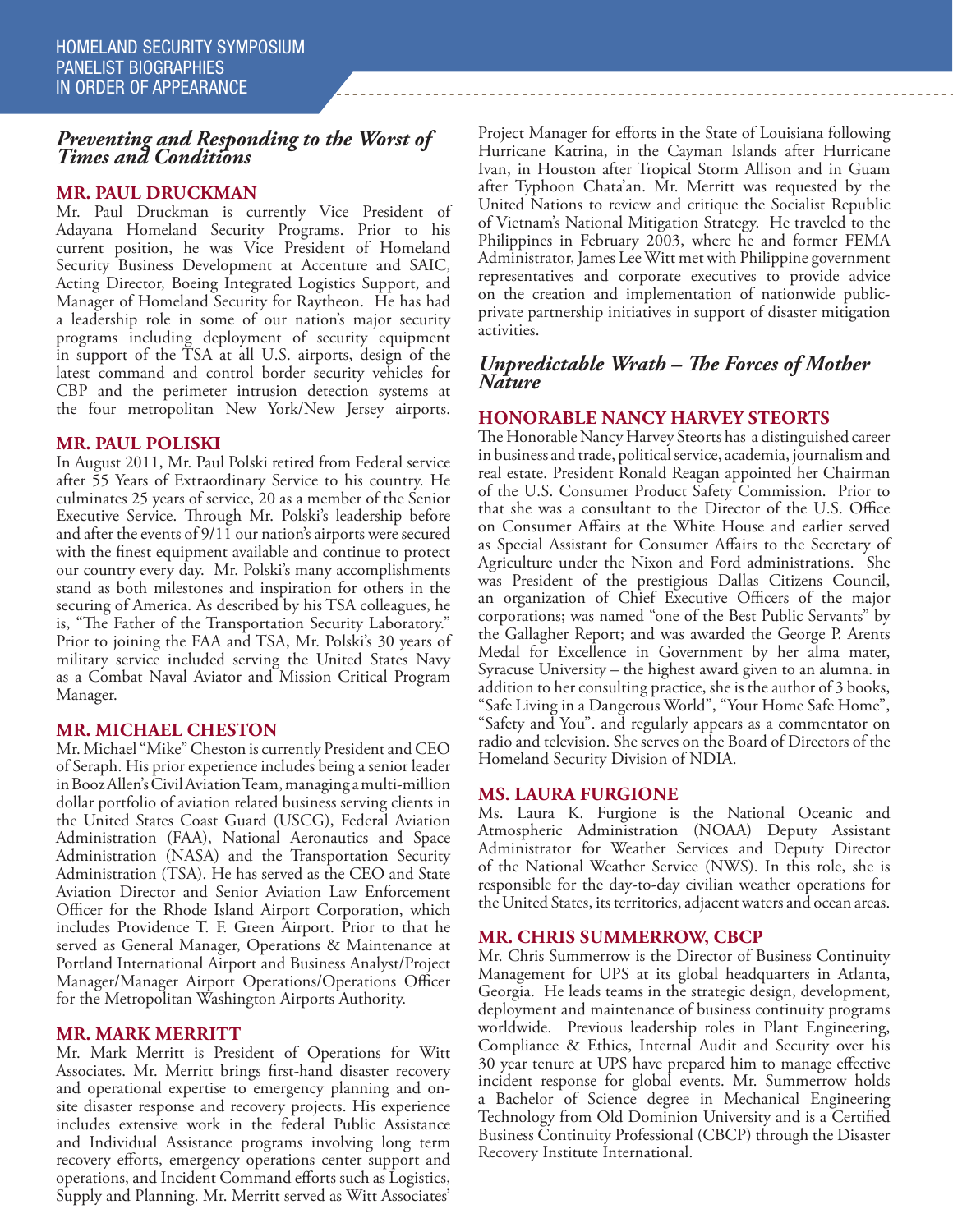#### **MR. TREVOR RIGGEN**

Mr. Trevor Riggen is the Senior Director for Disaster Operations of the American Red Cross. In this role, Mr. Riggen is responsible for planning, implementing and maintaining scalable programs, procedures and volunteer opportunities to meet the direct needs of disaster clients for all domestic events. He oversees the principal functions of emergency sheltering and feeding, the distribution of critical supplies, family reunification, disaster casework, physical health, disaster mental health services and spiritual care.

#### *Responding and Adapting – Domestic Threats, Extremism and Counter-Terrorism*

#### **MR. RICH COOPER**

Mr. Richard "Rich" Cooper is Vice President of Research & Emerging Issues for the National Chamber Foundation (NCF), the U.S. Chamber's nonprofit, public policy think tank. He leads NCF in examining the issues that will impact the United States and its private sector over the next 2 to 10 years. In addition, he leads a team of fellows, researchers and program managers who present programming, publications and events to better inform and best prepare the Chamber's leaders, members and stakeholders for the future. Mr. Cooper is also a Principal with Catalyst Partners, LLC, a government and public affairs practice in Washington, D.C. focusing on homeland and national security matters. He is Chairman of the Homeland Security Division of the National Defense Industrial Association, a Senior Fellow with The George Washington University's Homeland Security Policy Institute and an adviser to NYU's International Center for Enterprise Preparedness. Mr. Cooper posts regular commentaries on Security Debrief and Defense Media Network.

#### **MR. HUGH MCLEOD**

In April 2008, Mr. Hugh McLeod's company, Assynt Associates, merged to form the new Stirling Assynt International Group. This continues the work that Mr. McLeod started in 2003, providing briefing and analysis on Terrorism and Country Risk issues to large companies and government entities with interests in the Middle East, Asia and beyond. He is also closely involved in SAIG's Business Intelligence line, bringing sound process to this Due Diligence work, with a readiness to help clients achieve successful solutions in complex scenarios.

#### **MR. EROLL SOUTHERS**

Mr. Erroll G. Southers is a former FBI Special Agent, President Barack Obama's first nominee for Assistant Secretary of the TSA and Governor Arnold Schwarzenegger's Deputy Director for Critical Infrastructure of the California Office of Homeland Security. He is the Associate Director of the DHS National Homeland Security Center for Risk and Economic Analysis of Terrorism Events (CREATE) at the University of Southern California, where he developed the Executive Program in Counter-Terrorism and serves as an Adjunct Professor of Homeland Security and Public Policy. He is a Senior Fellow of the UCLA School of Public Affairs and Visiting Fellow of the International Institute of Counter-Terrorism in Herzliya, Israel. Mr. Southers is also the Managing Director of the Counter-Terrorism and Infrastructure Protection Division

of the international security consulting firm, TAL Global Corporation. He was the Assistant Chief of Homeland Security and Intelligence at the Los Angeles World Airports Police Department and began his law enforcement career with the Santa Monica Police Department. Mr. Southers is a recipient of the Earl Warren Outstanding Public Service Award and recognized in *Security Magazine's* Top 25 Most Influential Industry Thought Leaders in the United States. Mr. Southers has published numerous articles and appeared as a counter-terrorism analyst on a variety of national and international media networks.

#### *Securing Our Borders, Cargo and Supply Chain*

#### **MR. DAVID OLIVE**

Mr. David M. Olive has more than 30 years of experience in business, politics, law and public affairs. As former Chief of Staff to U.S. Rep. Asa Hutchinson (R-AR3) and a former staffer for U.S. Senator Jim Allen (D-AL), Mr. Olive understands that very few things get done in Washington without approaching them in a bi-partisan manner. In 2005, The Hill named Mr. Olive one of the top Homeland Security lobbyists in Washington, D.C. He established and currently serves as the moderator of The Washington Homeland Security Roundtable and is a frequent contributor to Security Debrief, a homeland security blog.

#### **CHIEF MIKE FISHER**

Chief Michael J. Fisher is the Chief of the U.S. Border Patrol and a member of the Senior Executive Service. He is responsible for planning, organizing, coordinating and directing enforcement programs designed to secure our Nation's borders and greatly increase the probability that terrorists and terrorist weapons, as well as smugglers of humans, narcotics and other contraband, will be deterred from entering the United States, or detected and apprehended after entry.

#### **MR. KEVIN MCALEEAN**

Mr. Kevin K. McAleenan was appointed Deputy Assistant Commissioner, Office of Field Operations (OFO), in July 2010. In this capacity, he is responsible for overseeing border security, trade compliance, anti-smuggling and passenger operations as well as overseeing the programs and operations of 20 major field offices and 327 ports of entry with staff of more than 28,000 employees and an operating budget of \$3.3 billion (FY10).

#### **REAR ADMIRAL PAUL F. ZUKUNFT, USCG**

Rear Admiral Zukunft, USCG assumed his current position as Assistant Commandant for Marine Safety, Security and Stewardship in May 2010. He is responsible for developing and promulgating national marine safety, security and environmental protection doctrine, policy and regulations, as well as ensuring policy alignment throughout the federal government and with international maritime partners. In addition, he leads and oversees the important work of numerous federal advisory committees and international partnerships related to marine safety, security and environmental protection.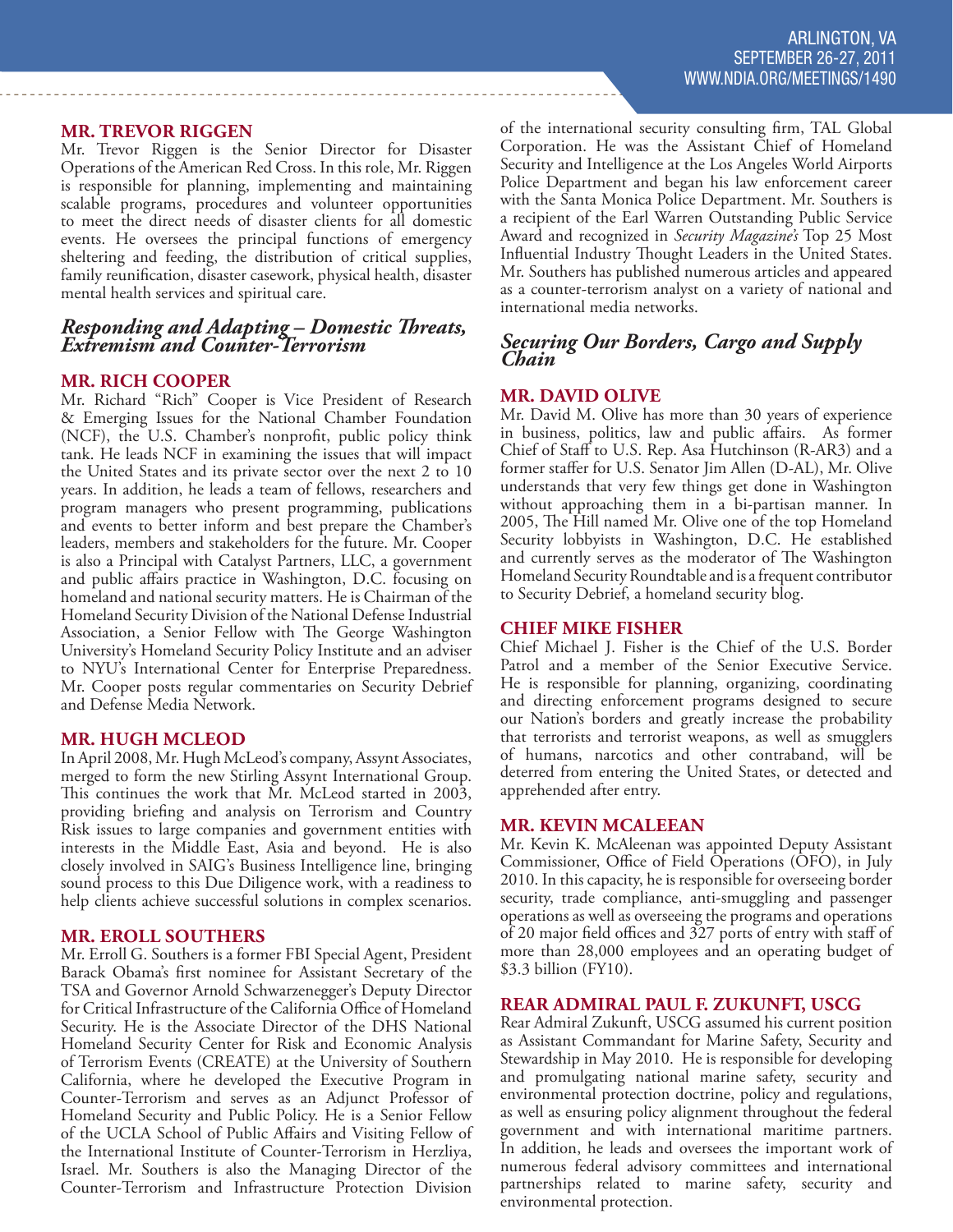#### *Protecting the Passenger – Aviation and Mass Transit Security*

#### **MR. SCOTT BROYLES**

Mr. Scott Broyles is President and CEO of the National Safe Skies Alliance (NSSA). NSSA is a 501(c) 3 non-profit organization formed in 1997 to support testing of aviation security technologies and processes. With funding through the FAA and coordination from TSA, Safe Skies conducts independent 3rd party tests and evaluations. NSSA members include airport authorities from around the world, airlines, aviation associations, academic institutions, aviation security consultants and technology manufacturers.

#### **CHIEF TERRENCE CULHANE**

Chief Terrence Culhane has been directly responsible for ensuring police and security support for the New York City Metropolitan Transit Authority (MTA) in such highly visible and pressured circumstances as the 2004 Republican National Convention at New York's Madison Square Garden. On September 11, 2001, in his role as a Sergeant in the MTA Police Department (MTAPD) Special Operations Division, he coordinated Manhattan evacuation plans for MTA and liaised with NYPD Operations Command and Control Bureau. As Deputy Chief, he has served as the MTA Police Department Liaison to LIRR Office of Security and has overseen the MTAPD Police Radio Project. As Assistant Deputy Chief, he served as Executive officer responsible for all personnel matters for the entire department. Chief Culhane has also served as Assistant Deputy Chief, Eastern Region Command in charge of all law enforcement activities for the Eastern Region - Long Island Rail Road.

#### *Protecting and Preparing What Matters – Strategies for Critical Infrastructure Resilience*

#### **MR. JOHN PACZKOWSKI**

Mr. John Paczkowski heads ICF International's emergency management efforts for public and private sector clients. A former career executive at the Port Authority of New York and New Jersey, he was the lead architect of a 5-year, \$500-million, risk-based security capital improvement program.

#### **MR. DARRELL DARNELL**

Mr. Darrell Darnell is responsible for directing the coordination, development and management of safety and security at The George Washington University. He oversees the University Police Department, the Office of Emergency Management, the Medical Center Safety, Bio-Security and Emergency Management Office, as well as the Office of Environmental Health and Safety, including laboratory safety and residential housing safety.

#### **MR. MIKE MCALLISTER**

Central to the mission of the Commonwealth of Virginia is ensuring that communities, businesses and government are safe, secure and prepared. Pivotal to the success of this

mission is the ability to protect the Critical Infrastructure (CI) and Key Resources (KR) of the Commonwealth. Mr. Mike McAllister's role is to guide the enhancement of CIKR protection and resiliency to ensure that essential governmental missions, state services and economic functions are maintained in the event of a terrorist attack, natural disaster, or other types of significant incident. The Virginia Critical Infrastructure Protection & Resiliency Strategic Plan is being implemented by Mr. McAllister as directed by the Assistant to the Governor for Commonwealth Preparedness. Accordingly, Mr. McAllister works with federal, state and local officials, as well as private sector partners to provide a seamless, coordinated, security and preparedness strategy and support implementation plans, as mandated by the General Assembly and the Code of Virginia.

#### *Capital Readiness – Protecting the National Capital Region*

#### **ASSISTANT CHIEF PATRICK A. BURKE**

Assistant Chief Patrick A. Burke has over 22 years of service with the Metropolitan Police Department and currently serves as the Assistant Chief of the MPD's Strategic Services Bureau. During his MPD career, Assistant Chief Burke has served in four of the seven police districts, the Special Operations Division, Operations Command, and the Field and Tactical Support Unit. He also served as MPD's first Chief of the Homeland Security Bureau. He received his undergraduate degree in criminal justice from the State University of New York College at Buffalo, a certificate of public management from the George Washington University, a Master's degree in management from the Johns Hopkins University and a Masters degree in Homeland Security Studies from the Naval Post Graduate School's Center for Homeland Defense and Security. Cheif Burke is also a graduate of the Federal Bureau of Investigation's National Academy in Quantico, VA, the Senior Management Institute for Police (SMIP) in Boston, MA, and has attended counter-terrorism training in Israel. He has received a variety of awards and commendations, including MPD's Achievement, Meritorious Service, Police medal and Lifesaving Medals, the Cafritz Foundation Award for Distinguished District of Columbia Government Employees, the Center for Homeland Defense and Security – Straub Award for Academic Excellence and Leadership, and the National Highway Traffic Safety Administration Award for Public Service. Chief Burke has served as the Metropolitan Police Departments principal coordinator and incident commander for a myriad of major events to include the Papal visit in 2008, the G-20 Summit, the Nuclear Security Summit and the 56th Presidential Inaugural in 2009. Chief Burke sits on numerous boards to include the Office of Police Complaints, the DC Police Foundation, and the Washington Regional Alcohol Program. He is an active coach for youth sports and is a member of numerous community and volunteer organizations within the District of Columbia, where he resides with his wife and four children.

#### **MR. BILL LYNCH**

Mr. Bill Lynch is the Director of the Smithsonian Institution's Office of Protection Services. The Smithsonian Institution is comprised of 19 museums and galleries, the National Zoological Park and 9 research facilities, and its collections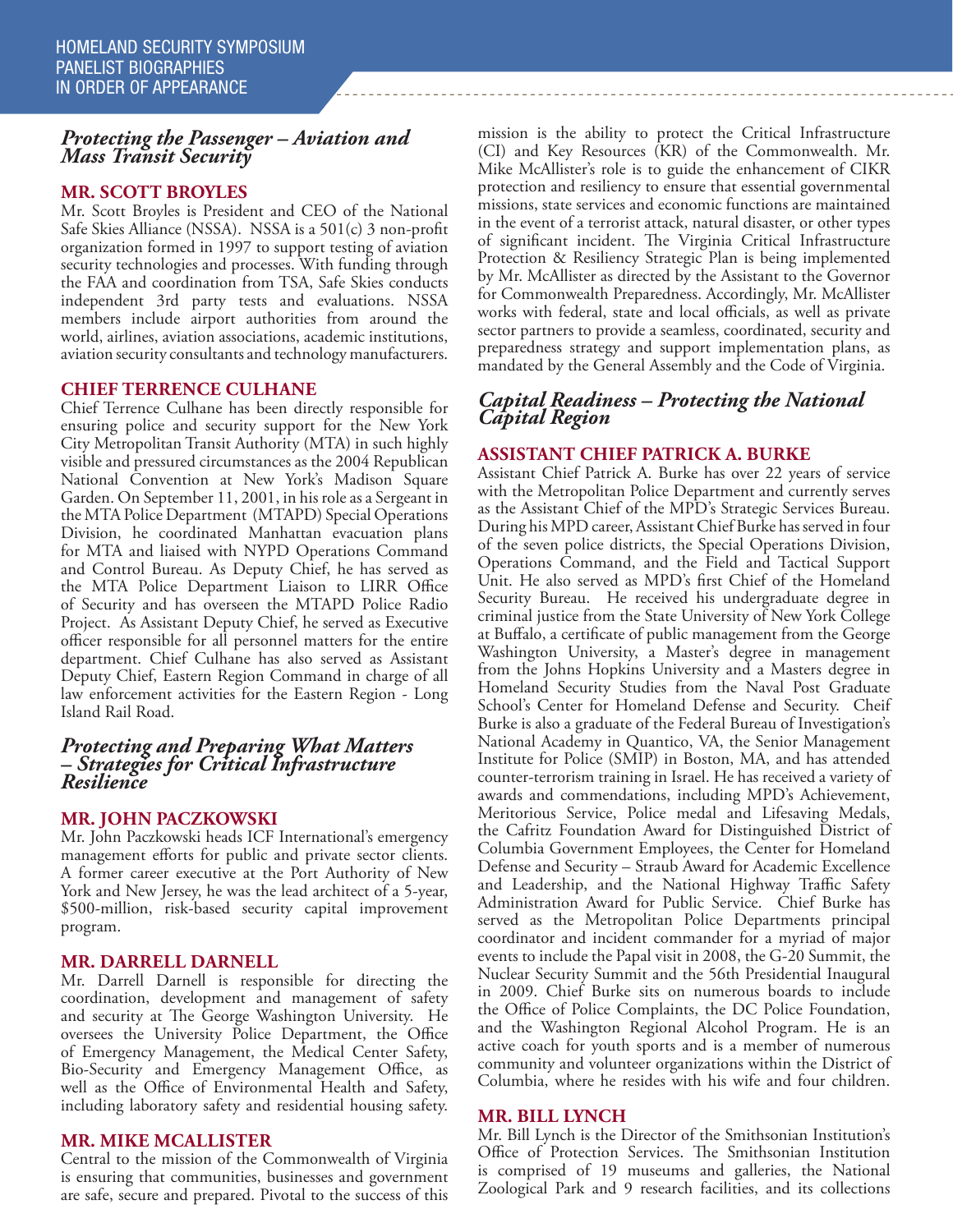exceed 137 million objects. Each year, the Smithsonian hosts over 30 million visitors. As Director, Mr. Lynch administers the Smithsonian's security program, which includes physical and technical security, risk management, personnel security, and training and emergency management. He oversees 800 professional, technical, administrative and protection employees. Mr. Lynch also serves as the principal Smithsonian representative on all security-related matters involving the White House, State Department, United States Secret Service, the Federal Bureau of Investigation (FBI), United States Park Police/National Park Service, Washington, D.C., Police and Fire Departments.

#### **CHIEF RONALD L. MASTIN**

Chief Ronald L. Mastin is a 38-year fire and rescue veteran, serving in the Fairfax County Fire and Rescue Department from 1973 to 2001, as Fire Chief for Henrico County from 2001 to 2007 and as Fire Chief for Fairfax County from June 2007 to the present. Chief Mastin manages a \$160M annual budget, 37 fire stations and directs a staff of almost 1900 representing uniformed, civilian and operational volunteer personnel. He is responsible for the planning, coordination, and direction of the department which includes fire suppression and prevention, emergency medical services, hazardous materials abatement, technical rescue, life safety education, arson investigation services and administrative and support services.

#### *Messaging and Communication in the Worst of Situations*

#### **MR. CHRIS BATTLE**

Mr. Chris Battle is a Partner at Adfero Group. He serves as the lead communications strategist to many of Adfero's clients and also manages the firm's Homeland Security Strategic Communications Practice. A sample of his clients includes the Department of Homeland Security, American Airlines, Microsoft and the U.S. Chamber of Commerce. Mr. Battle brings extensive expertise as a veteran of the public affairs world, with proven experience in media relations, crisis communications, issue advocacy and political campaigns. He specializes in planning and executing customized communications strategies for clients that integrate traditional public relations and digital media tactics.

#### **MR. JAY ALAN**

Mr. Jay Alan was appointed Director of Communications for the California Governor's Office of Homeland Security by Governor Schwarzenegger in August 2007. Before that, the Governor appointed him Communications Director at the California Conservation Corps. Currently, Mr. Alan is the Director of Communications for California Emergency Management Agency (Cal-EMA). Before entering public service he spent almost five years as an award-winning radio anchor and host on Newstalk 1530 KFBK-AM in Sacramento, as well as a talk show host for various radio stations around the country. His television experience includes being the main anchor at FOX 40 KTXL-TV in Sacramento, KPHO-TV in Phoenix and WSET-TV in Lynchburg/Roanoke, Virginia. Mr. Alan's television experience also includes anchor, managing editor and political reporting positions in Boise, Spokane, and Wausau, Wisconsin.

#### **MR. JEFF CARTER**

During his 26 year military career, Mr. Jeff Carter served as a Command Public Affairs Officer at two Coast Guard shore units, as the Chief of Public Affairs for the Coast Guard's Pacific Area in Alameda, California, and as the Coast Guard's Chief of Media Relations. Mr. Carter led Coast Guard communications efforts before and immediately following landfall of Hurricane Katrina – resulting in unprecedented coverage of rescue activities by major print and broadcast outlets – and then deployed to the Gulf Coast to direct the Hurricane Katrina federal joint information center. He was then named Press Secretary for the response effort and managed personal media engagements for Admiral Thad W. Allen, USCG (Ret), the principal federal official. Mr. Carter joined the U.S. Marshals as the Chief of Public Affairs in 2008 and has remained active in the Department of Homeland Security's External Affairs /Emergency Support Function-15 cadre. In 2010, Admiral That W. Allen, USCG (Ret), the National Incident Commander for the BP/Deepwater Horizon oil spill response, requested Mr. Carter be detailed to DHS to serve as his Press Secretary. He successfully executed an aggressive strategic communications and media engagement plan as the Admiral's communications counselor and primary contact for press engagement.

#### **BATTALION CHIEF CHRIS SCHAFF**

Battalion Chief Chris Schaff is in his 24th year with the Fairfax County Fire and Rescue Department. He currently holds the position of Chief of the Fairfax County Urban Search and Rescue Team. Prior to his appointment to his current position, he served as the Uniform Assistant to the Fire Chief. Chief Schaff has served eighteen years in many field assignments, as well as ten years as flight paramedic and base manager with INOVA Medical AirCare. VATF-1 is one of 28 United States FEMA Urban Search and Rescue Teams (US&R). VATF-1 is one of only two domestic teams certified by the United States Agency for International Development (USAID) for international rescue deployment. Chief Schaff deployed as the Public Information Officer for the team during the Japan Tsunami and Earthquake and also serves as a Technical Information Specialist and Plans Team Manager.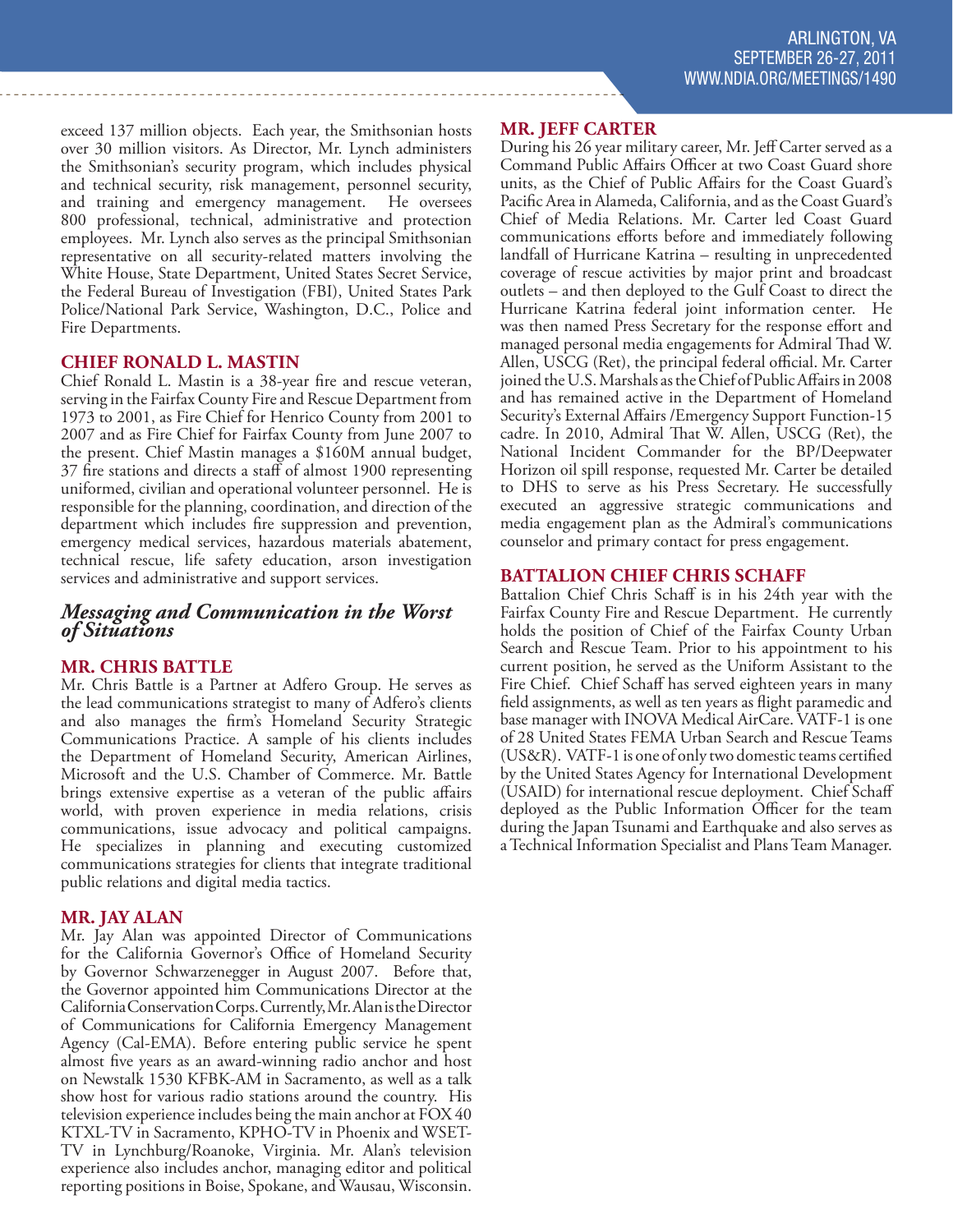#### HOMELAND SECURITY SYMPOSIUM ATTENDEE ROSTER AS OF 9/22/11

Ms. Sharon Abbas ITT Space Systems

Lt Col David Abruzzi, USAF (Ret)

Mr. Jay Alan California Emergency Management Agency

ADM Thad Allen, USCG (Ret) Rand Corporation

Lt Col Joel Almosara, USAF U.S. Air Force Counterproliferation **Center** 

Mr. R. Barry Ashby BNP

CDR Rob Asselin, USN (Ret) Alion Science and Technology

Mr. Byron Athan MicroTech, LLC

Mrs. Danielle Barner KBR

MG Barry Bates, USA (Ret) NDIA

Mr. Chris Battle Adfero Group

Mr. Jim Bean National Industries for the Blind

Mr. Matthew Bettenhausen AEG Worldwide

Ms. Carol Bevard U.S. Postal Inspection Service

COL Roy Bierwirth, USA (Ret) Spartan Chassis, Inc.

Mr. Randall Bocock Pentagon Force Protection Agency

Ms. Rebecca Boll GE Global Research

Mr. Duncan Boothby **Barbaricum** 

Mr. Scott Broyles National Safe Skies Alliance

Mr. Joe Burke Serco, Inc.

Chief Patrick Burke MPDC

Mr. Douglas Bushey Intuitive Research and Technology Corporation

Mr. Robert Butler Northrop Grumman Technical Services

Col Vince Cannava, USAF (Ret) Femme Comp, Inc.

Mr. Jim Carlson Lockheed Martin Corporation

Hon. Chris Carney BAE Systems

Mr. Jeff Carter U.S. Marshals Service

Mr. Michael Cheston Seraph, Inc.

Stefanie Churchwell EADS North America

Ms. Jill Cohen **DuPont** 

Ms. Mary Collins U.S. Postal Inspection Service

Mr. Michael Conallen, Jr. Environmental Tectonics Corporation

Mr. Larry Conner LMI Government Consulting

Mr. David Cook K2 Solutions, Inc.

Mr. Mark Coomer ITT Defense & Information Solutions

Mr. Rich Cooper Catalyst Partners, LLC

Mr. Edward Cope NGA

Mr. Mike Cosentino EADS North America

Mr. Chris Cosgrove SURVICE Engineering Company Chief Terrence Culhane Applied Science Foundation for Homeland Security

Mr. Mark Dachtler Avon Barrier

Mr. Rami Danan IDF

Mr. Eric Dangle Energy Solutions

Ms. Jackie Dao EADS North America

Mr. Darrell Darnell George Washington University

Mr. Mike Dean ProSol

Ms. Alia Dedhar Foreign Affairs and International Trade Canada

Mr. Herb Dempsey ARCADIS

Mr. Chezy Deutsch Israel Defense Forces - Home Front Command

Mr. Jack Donnelly Raytheon Company

Mrs. Crystle Douglass Binary Group

Mr. Paul Druckman Adyana

Ms. Lorie Dubasky **TCDI** 

Ms. Hollie Dupes Jacobs Engineering Group, Inc.

Mr. Tim Edwards ATK

Ms. Libby Elliott United Technologies Corporation

Mr. Pat Ellis USAF Counterproliferation Center

MAJ Tom Emsley, USA (Ret) Camber Corporation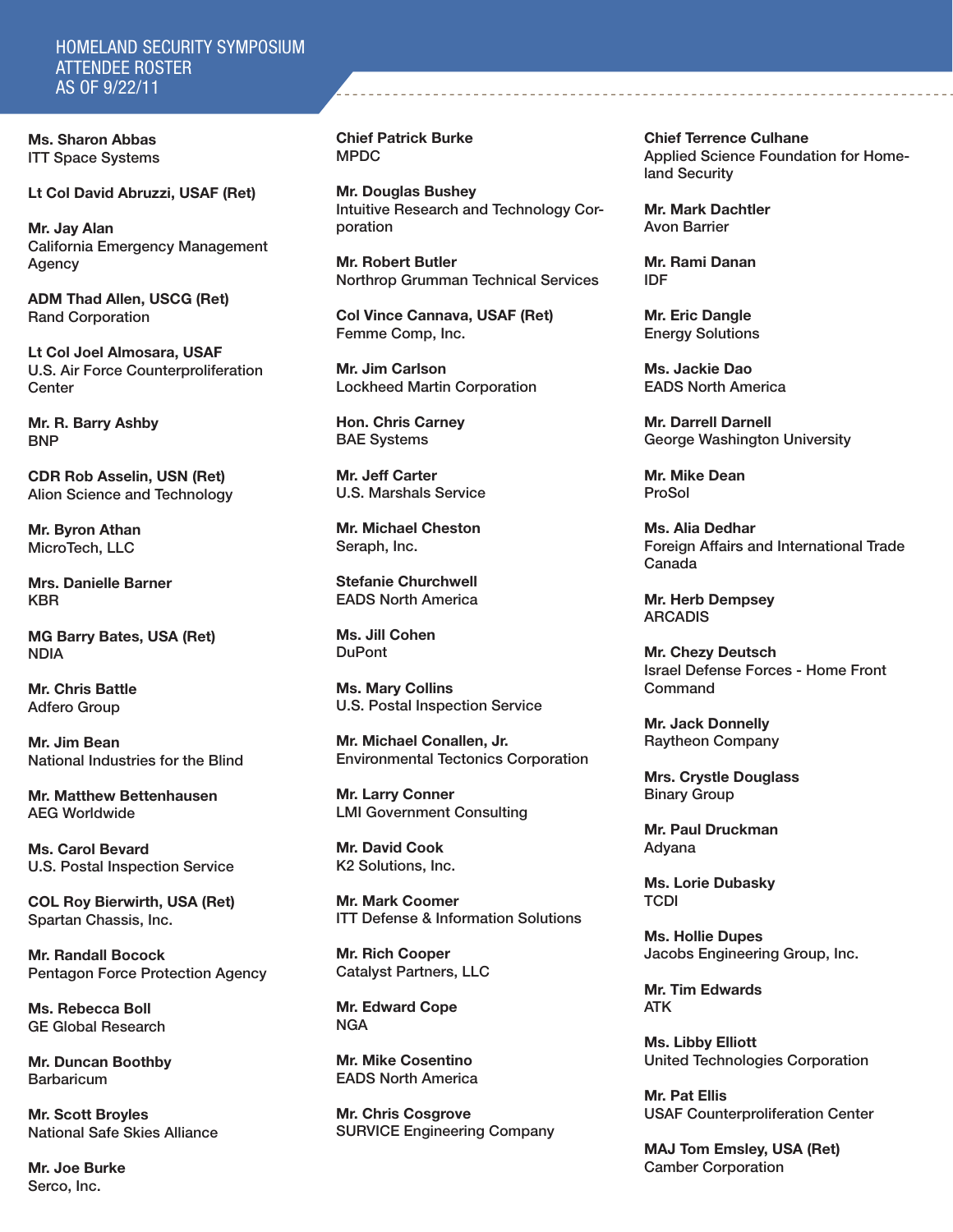#### Chief Michael Fisher U.S. Border Patrol

COL Frank Ford, Jr., USA (Ret) Versar, Inc.

Ms. Camara Francis Department of Homeland Security

Mr. Paul Frazier Defense Threat Reduction Agency

Ms. Laura Furgione NOAA National Weather Service

Ms. Camille Gaines U.S. Postal Inspection Service

Ms. Marialuisa Gallozzi Covington & Burling, LLP

Mr. Jeffrey Garcia Dugway Proving Ground

Ms. Linnea Gavrilis Deloitte Financial Advisory Services, LLP

Mr. Jim Gigrich Agilent Technologies

Mr. Josh Gorham

Mr. Mark Graves Jacobs Engineering Group, Inc.

Mr. Ryan Gray KBR

Mr. Bill Harris Office of the Director of National Intelligence

Ms. Jacquelyn Harris Department of Homeland Security

MSG Jef Harris, USA (Ret) 20th Support Command (CBRNE)

Ms. Tracy Harris Dissemination & Explosives

Maj Gen George Harrison, USAF (Ret) Georgia Tech Research Institute

Mr. David Harvey The MITRE Corporation

Mr. Noor Hassan L-3 MPRI

Mr. Chip Hayden General Dynamics-OTS

Lt Col William Hegedusich, USAF (Ret) Joint Forces HQ-National Capitol Region

Lt Col Phil Henning, USAF (Ret) Brink's, Inc.

LTC Lisa Hernandez, USA U.S. Army Research, Development and Engineering Command

Mr. Geoff Hickman **Citigroup** 

Mr. Terry Hilderbrand Georgia Tech Research Institute

Maj Patrick Hilgendorf, USAF Air Command and Staff College

Mr. Ken Holliday Information Sharing Environment

MAJ Tres Hurst, III, USA (Ret) Cotton Commercial USA, Inc.

Mr. Betty Jacob Dell Perot Systems

Mr. Keith James SoBran, Inc.

Mr. Matthew Jankowski Celerant Government Services, Inc.

Mr. Paul Jarvis Video Vest

Mr. Paul Jeffrey Avon Barrier

CDR Henry Jennings, USN (Ret) Logistics Systems Incorporated

Mr. Ivan Johnson Novel Applications of Vital Information, Inc.

Mr. Rex Johnson Pacific International Center for High Technology Research

Mr. Eric Jones L-3 MPRI

Mr. Ed Kaminski EG&G Technical Services, Inc.

#### ARLINGTON, VA SEPTEMBER 26-27, 2011 WWW.NDIA.ORG/MEETINGS/1490

Mr. Wallace Kirkpatrick DESE Research, Inc.

Mr. Jim Kotlyn Visual Awareness Technologies & Consulting, Inc.

Mr. John Kreger The MITRE Corporation

CAPT Gail Kulisch, USCG CG Office of Response Policy

Mrs. Jan Lane Deloitte Consulting, LLP

Mr. Randy Lange IntelliWare Systems

Ms. Trina Lawrence AAI Corporation (Textron)

Mr. Jonathan Lee The Boeing Company

Mr. Dean Lenuik BCS, Inc.

Mr. Frank Lieth HQ Air Mobility Command

LTG Jim Lovelace, Jr., USA (Ret) L-3 Communications Corporation

Mr. Bill Lynch Smithsonian Institution

Mr. Julian Mallett VT Systems, Inc.

Mr. John Marcario Navy League of the United States

Mr. Ronald Mastin Fairfax County Fire and Rescue Department

Mr. Kevin McAleenan Office of Anti-Terrorism

Mr. Mike McAllister Commonwealth of Virginia

Ms. Leigh McCook Georgia Tech Research Institute

Mrs. Stephanie McDonald National Geospatial-Intelligence Agency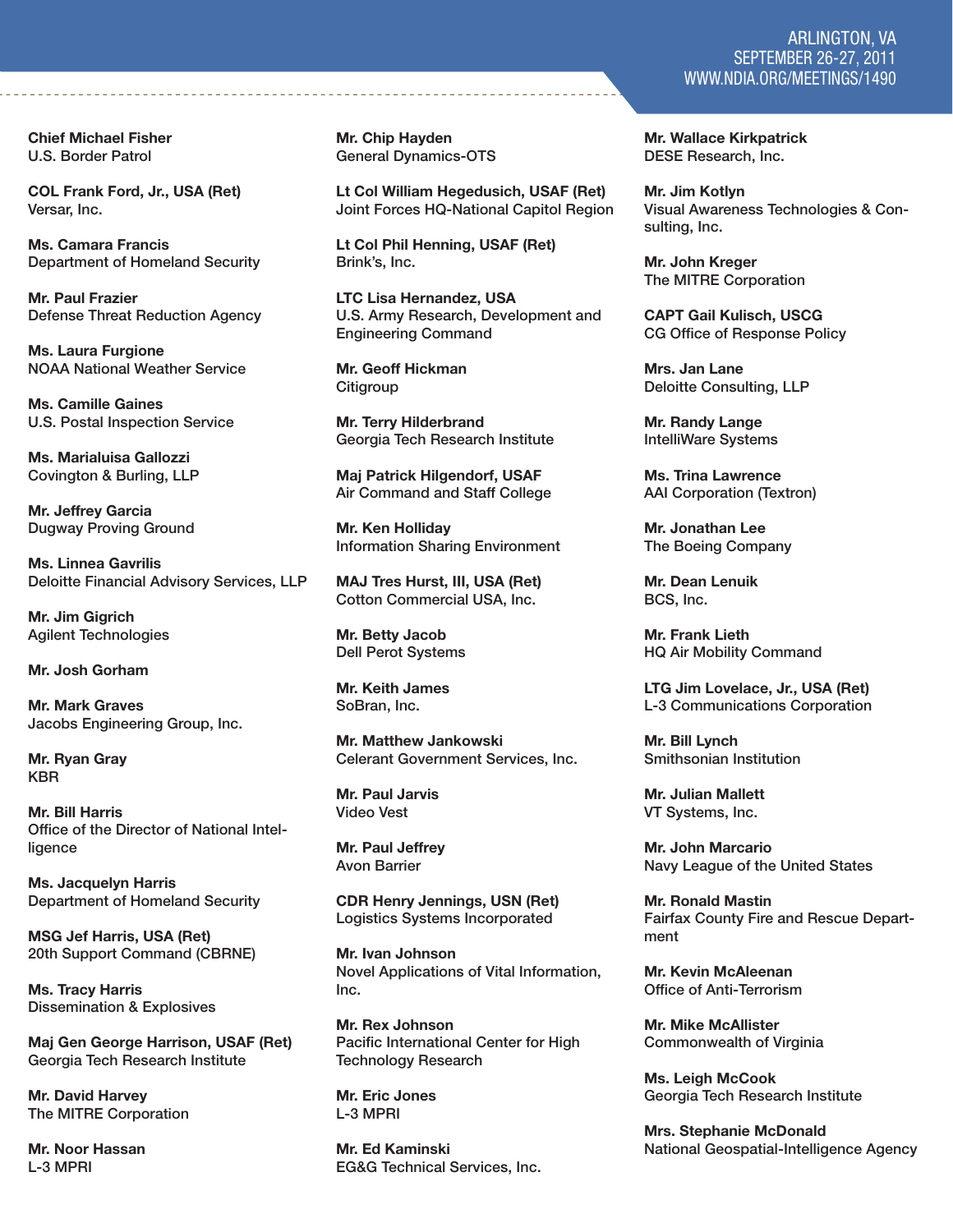#### HOMELAND SECURITY SYMPOSIUM ATTENDEE ROSTER AS OF 9/22/11

Mr. Hugh McGillicuddy Fluor Enterprises, Inc.

Mr. Hugh McLeod Stirling International Group/Stirling Assynt (Europe), Ltd.

LCDR Ken Melchiorre, USN (Ret) CH2M HILL, Inc.

Mr. Mark Merritt Witt Associates

Mr. Wayne Messner Watermark Risk Management, Inc. (WRMI)

Mr. Jay Metzler SMS Data Products Group, Inc.

Ms. Heather Mori Camber Corporation

Mr. Nick Myers BAE Systems

Mr. Steve Nelson Pacific Scientific

Mr. Michael O'Connell Roneo Consulting

Mr. David Olive Catalyst Partners, LLC

Mr. Herbert Olsen U.S. Postal Inspection Service

Mr. PJ Olson, Jr. Cobham Analytic Solutions

Mr. Leo O'Shea URS Corporation

Mr. Tom Ousley Progeny Systems Corporation

Mr. Earl Owens

Mr. John Paczkowski ICF International

Dr. George Papadopoulos ATK

Ms. Eileen Parise FLIR Systems, Inc.

Mr. Scott Passon AEGIS Technologies Group Mr. Bruce Phillips **TASC** 

Mr. Paul Polski **TSA** 

Mr. Jim Powers USDOT/RITA Volpe National Transportation Systems Center

Mr. Nick Puorto Mistral, Inc.

Mr. Michael Quan Interactive Tactical Group, Inc.

Mr. Jack Quint, II **MRIGIobal** 

Mr. Tom Richey Dell Perot Systems

Mr. Trevor Riggen American Red Cross

Mr. Jaime Rojas ATK

Ms. Cara Rooney IDS International

Lt Col Mike 'Rosey' Rosanbalm, USAF (Ret) SCITOR Corporation

Col Kevin Rumsey, USAF (Ret) Fluor Government Group

RADM Paul Ryan, USN (Ret) Whitney, Bradley & Brown

Dr. Hady Salloum Stevens Institute of Technology

Mr. Akira Sambai Japan International Transport Institute, USA

Mr. Chris Schaff FairFax County Urban Search & Rescue

Mr. Bradley Schreiber Applied Science Center for Homeland **Security** 

Mr. Fred Schwien Boeing Company

Mr. Jeff Sestokas Engineering & Computer Simulations, Inc.

LTC Steve Shea, USA (Ret) Defense Logistics Agency

Ms. Terry Shear UKTI

Mr. Mike Simms Science Applications Int'l Corporation

Dr. Indu Singh Deloitte Consulting, LLP

RADM Denny Sirois, USCG (Ret) URS Corporation

Mr. Michael Smith SENTEL Corporation

CDR Victor Smith, Sr., USN (Ret) Unified Industries, Inc.

Mr. Erroll Southers University of Southern California

LTC Joe Stallings, USA (Ret) Celestar Corporation

Mr. Tim Starkey Witt Associates

Hon. Nancy Steorts Nancy Steorts & Associates

Mr. David Stirrett Smithsonian Institution

LTC Lance Stratton, USA USTRANSCOM

Mr. Larry Studdiford Jacobs Engineering Group, Inc.

Mr. Shuji Sue National Institute for Defense Studies

Mr. Chris Summerrow UPS

COL Dave Teeples, USA (Ret) JANUS Research Group, Inc.

Mr. Mark Telich USCG, District 9

Mr. Mike Tennent Tavcom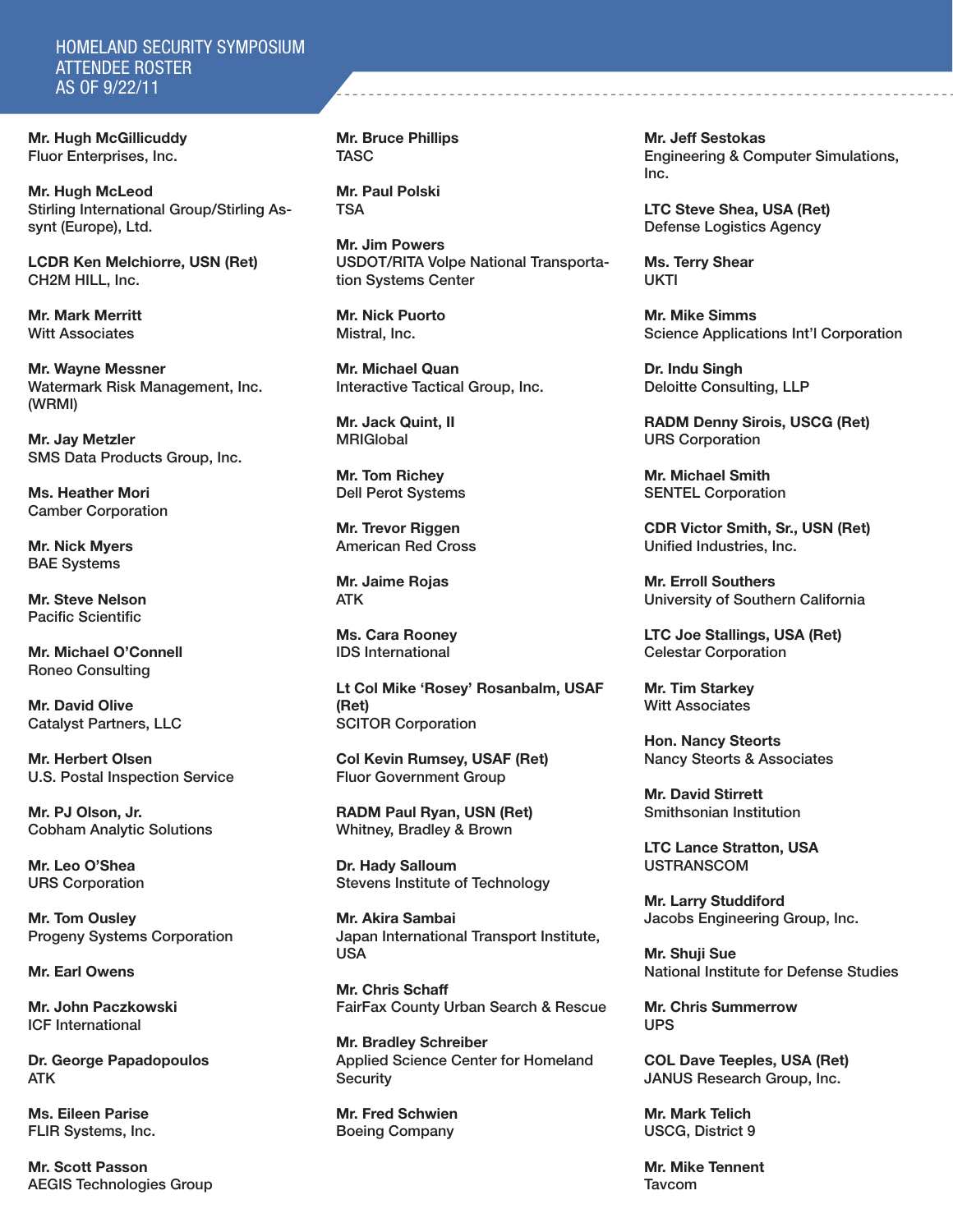Mrs. Ruth Tetreault Defense Logistics Agency

Dr. Bourama Toni Virginia State University

Mr. Richard Turville Kalman & Company, Inc.

Mr. J. Valero BAE Systems

Mr. Matthew Vaughan Science Applications Int'l Corporation

Mr. Thang Vo VT Systems, Inc.

Mr. Chip Voehl SkyBuilt Power

Col Barry Walrath, USAF (Ret) Parsons Corporation

MSG Brian Walter, USA (Ret) K2 Solutions, Inc.

Mr. Tim White, Sr. General Dynamics Advanced Information

Mr. Paul Winstanley Entrada

Ms. Kate Wisniewski PRTM Management Consultants

Ms. Kelly Woods Vaughn Metters Industries, Inc.

RADM Jerry Woolever, USCG (Ret) Affiliated Computer Services, Inc.

Mr. Frank Wysocki OptiMetrics, Inc.

Dr. Zhifu Xie Virginia State University

RADM Paul Zukunft, USCG HQ U.S. Coast Guard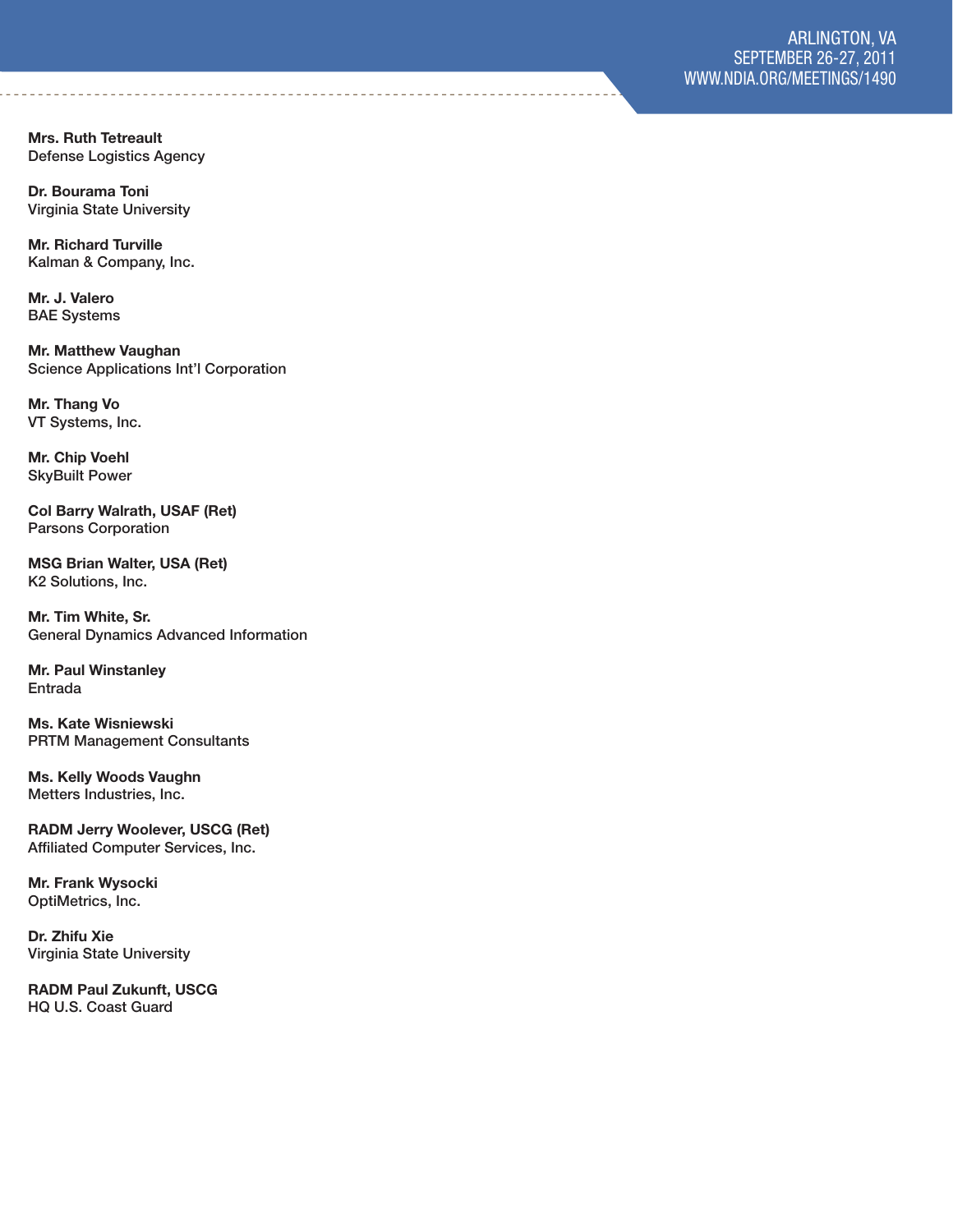### THANK YOU TO OUR SPONSORS!



As a go-to partner for critical national programs, CSC offers thought leadership, specialized skills and innovative services to help our clients meet mission-critical requirements. Our enterprise-class cybersecurity services have evolved from more than 35 years of experience in the world's most sophisticated and challenging environments. Through our foundation of global network security operations centers, CSC protects some of the world's most sensitive information, systems and networks against emerging cyber threats.

Our broad capabilities address the entire life cycle of an organization's security needs and include privacy and cybersecurity consulting, strikeforce, compliance, system design, and integration and forensics training. We consult to help leaders optimize their resources by clarifying and prioritizing needs. Our integration services ensure the most effective application of the appropriate technology and our managed security services deliver significant gains in operational efficiency and effectiveness. In short, what we do allows clients to focus on their core business objectives – with confidence.

We differ significantly from most providers in a number of areas of innovation. For example, our security stack model provides enterprises with a logical, easy to understand approach to looking at contemporary cybersecurity challenges, and our managed security services move far beyond traditional functions to help organizations deal with the most advanced challenges.

We are further distinguished by our scale and by our ability to provide services globally with a depth of cross-industry expertise. CSC is one of the few companies to provide full lifecycle cybersecurity solutions and services to both public and private sector clients globally and we leverage this experience for the benefit of all our clients.

CSC can add immediate business value regardless of your current organizational state. Through continued innovation, participation in industry-framing initiatives, and thought leadership, we help our clients evolve to effectively address emerging business opportunities and associated risks.

For more information, please visit http://www.csc.com.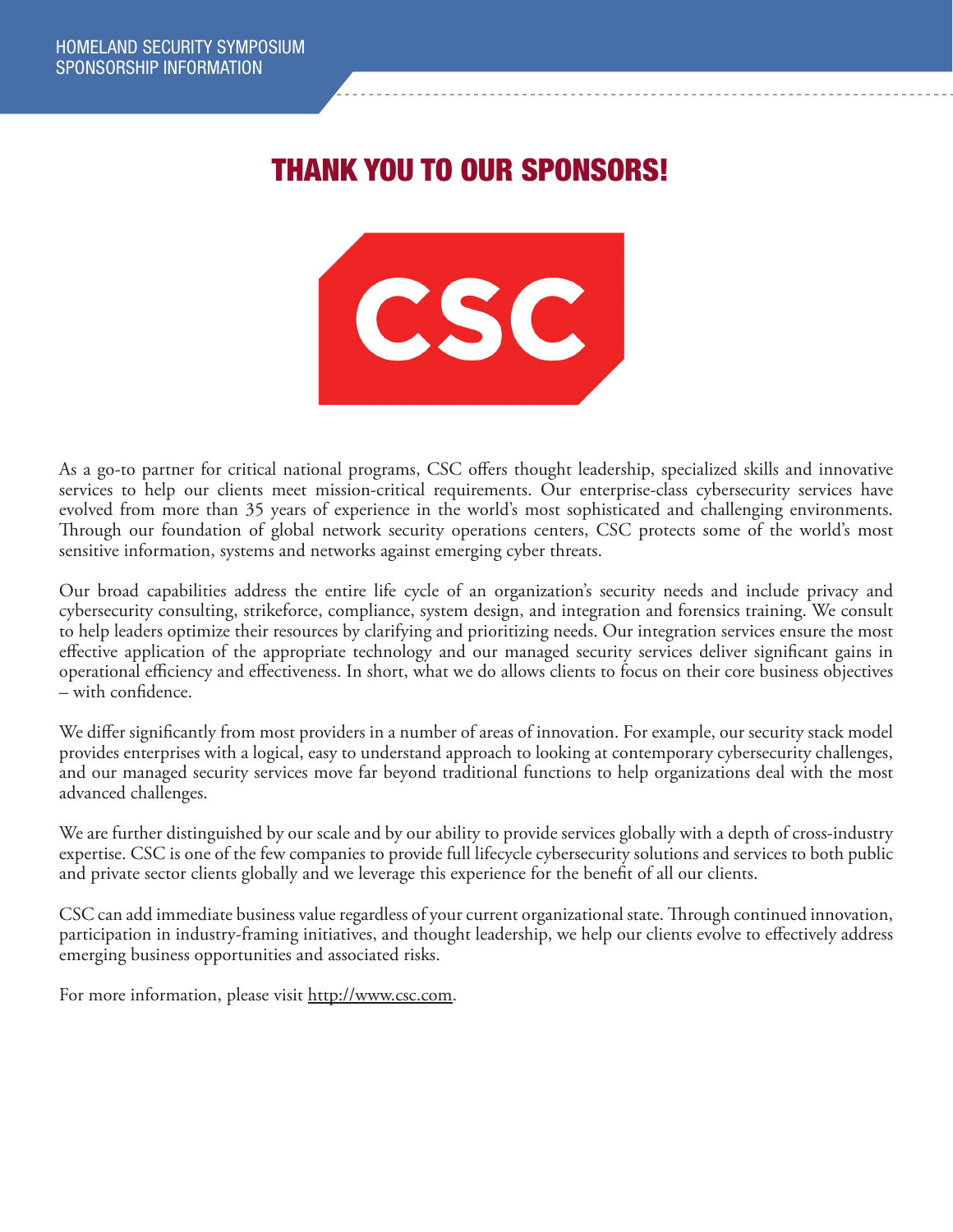# serco





CATALYST PARTNERS